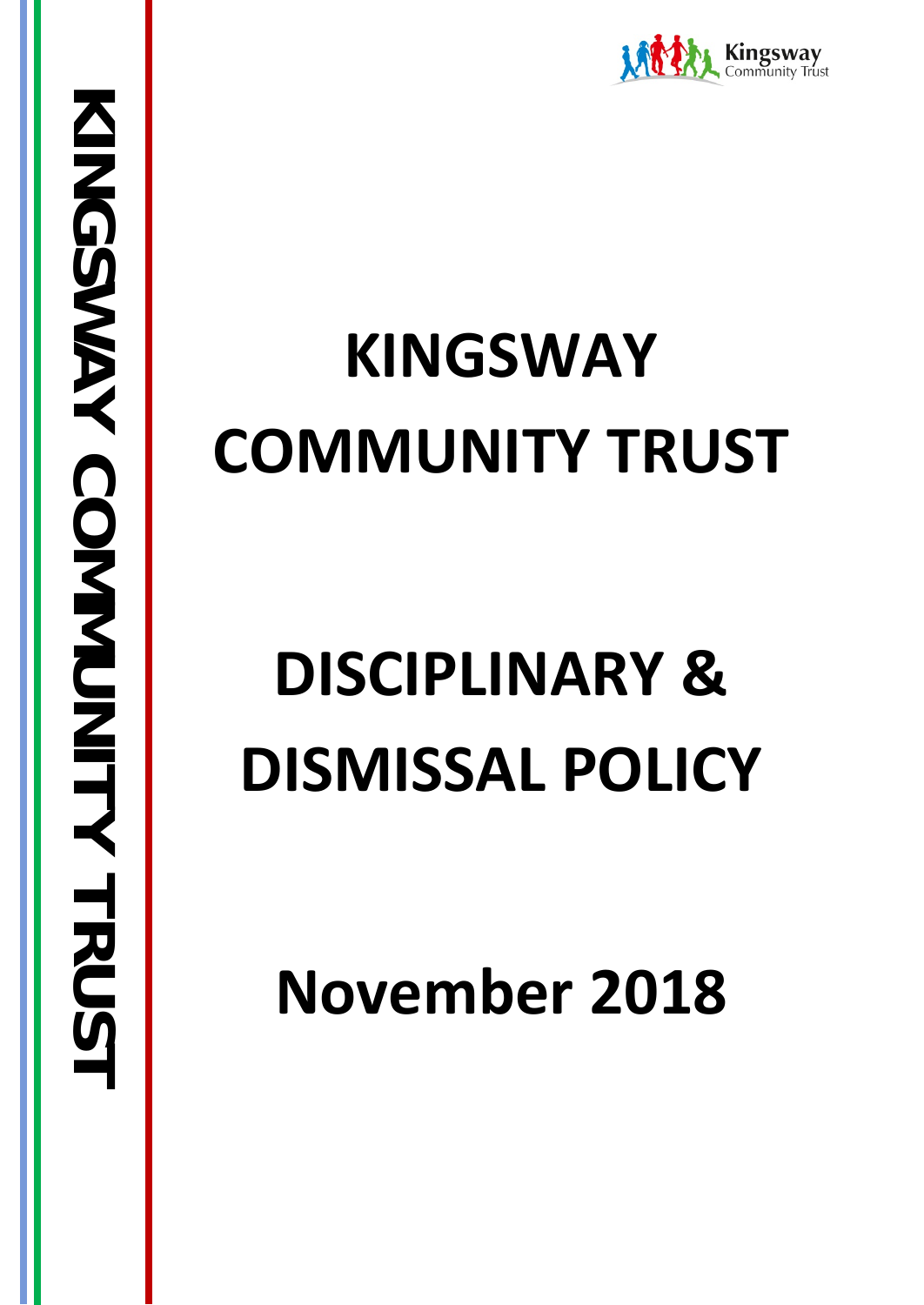## **DISCIPLINARY & DISMISAL POLICY Date: November 2018 Review date: Autumn 2023**

### **1. Introduction**

- 1.1 All school governing bodies are required to establish procedures with regard to regulating the conduct and discipline of Trust employees.
- 1.2 This procedure accords with education and employment legislation and also takes into account the provisions of the ACAS Code of Practice on disciplinary and grievance procedures and the rules of natural justice.

## **2. Scope**

- 2.1 This procedure applies to all employees in the Trust whose employment is under the purview of the Trust Board including the Executive Headteacher. It does not apply to self employed staff, contractors, external consultants, agency staff or governors.
- 2.2 This procedure applies to disciplinary action and dismissals relating to misconduct which includes gross misconduct. Examples of the types of conduct which could result in disciplinary action being taken against an employee are detailed in the disciplinary rules set out at Appendix A to this document.
- 2.3 Separate procedures or guidance exist for action and dismissals relating to the following:-
	- Unsatisfactory performance/capability;
	- Redundancy and/or reorganisation;
	- Ill health and long term sickness absence;
	- Persistent short term sickness absence;
	- Termination of a fixed term contract of employment where the term of an employee's contract expires without it being renewed;
	- Failure by an employee to satisfactorily complete a probationary or statutory induction period;
	- Circumstances where to continue to employ an employee would involve a breach of a statutory enactment or provision.
- 2.4 It may be appropriate for this procedure to be used in certain cases where the potentially fair reason for the dismissal of the employee could fall within the category of some other substantial reason (SOSR) of a kind to justify dismissal as opposed to conduct. This may be for example, where the issues concerned are a consequence of or are related to the employee's conduct and/or where there has been an irretrievable breakdown of the relationship of trust and confidence. This may include cases where circumstances or conduct outside Trust impact on the employee's ability or suitability to continue in his/her role and cases where to continue to employ the employee would cause serious damage to the Trust's reputation. Advice should always be taken from the Trust's HR or other professional adviser in relation to whether this procedure should be applied in cases of this nature.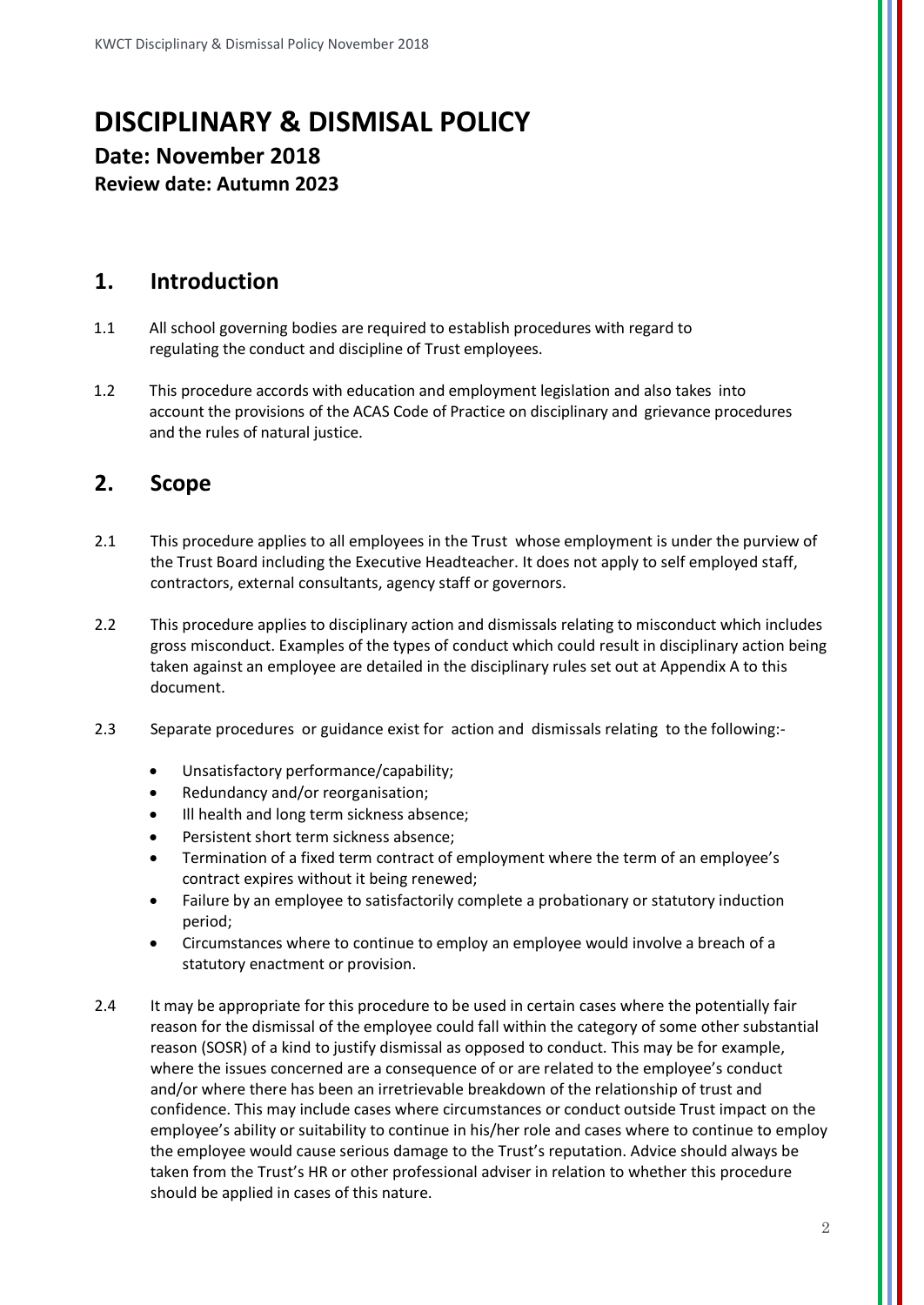## **3. Principles**

- 3.1 This procedure is designed to help and encourage employees to achieve and maintain acceptable standards of conduct. It aims to ensure fairness, equity and consistency in the day to day management of employee conduct, the investigation of alleged misconduct and in applying formal sanctions up to and including dismissal.
- 3.2 The Executive Headteacher and Senior Leadership Team will try to resolve issues of minor misconduct informally. Where this approach has been unsuccessful or where misconduct is more serious meaning an informal approach is not appropriate, formal disciplinary action will be considered.
- 3.3 No formal disciplinary proceedings will be brought against an employee under this procedure until the case against him/her has been fully investigated.
- 3.4 No formal disciplinary proceedings will be brought against an employee before he/she is advised of the nature of the complaint against him/her, offered the right to respond to the allegation(s) and given the opportunity to state his/her case.
- 3.5 Disciplinary matters will normally be pursued sequentially through the stages of this procedure but disciplinary action may be implemented at any stage in this procedure if the employee's alleged misconduct warrants such action.
- 3.6 Unless safeguarding regulations apply or unless there are exceptional circumstances meaning it is a relevant factor to take into account, expired warnings will be disregarded in the application of this procedure. Warnings relating to safeguarding matters can never be disregarded. Unexpired warnings will be taken into account after the facts have been established in any particular case and before any disciplinary sanction is imposed. A record of all warnings, including expired warnings, will remain on an employee's personal file subject to the Trust's obligations under the Data Protection Act 1998, the GDPR Regulations 2018 and any other relevant legislation.
- 3.7 At all stages of the formal process, including investigation meetings, disciplinary hearings and appeal hearings, the employee will be advised of his/her right to be accompanied by a companion who will be either a work colleague, a person employed by a trade union or a trade union representative who has been certified in writing by the union as having experience of/ been trained in acting as a companion. Employees must make their own arrangements if they wish to be accompanied at meetings and hearings.
- 3.8 Where a case proceeds to a disciplinary hearing, the case will be heard by a person or panel independent of the investigation process.
- 3.9 No employee will be dismissed for a first incident of misconduct except in cases of gross misconduct. Dismissal for gross misconduct will be without notice or payment in lieu of notice. Dismissal with or without notice maybe the outcome in SOSR cases heard under this procedure (see paragraph 2.4).
- 3.10 Employees will be advised of their right to appeal any formal disciplinary sanction imposed under this procedure. If an employee wishes to exercise his/her right of appeal he/she must use the appeal form attached to this procedure. The panel hearing the appeal case will not have been involved in the disciplinary hearing and will also be independent of the investigation process.
- 3.11 Where reasonably possible and practicable, all meetings and hearings convened under this procedure will take place at a location, on a date and at a time which is mutually convenient to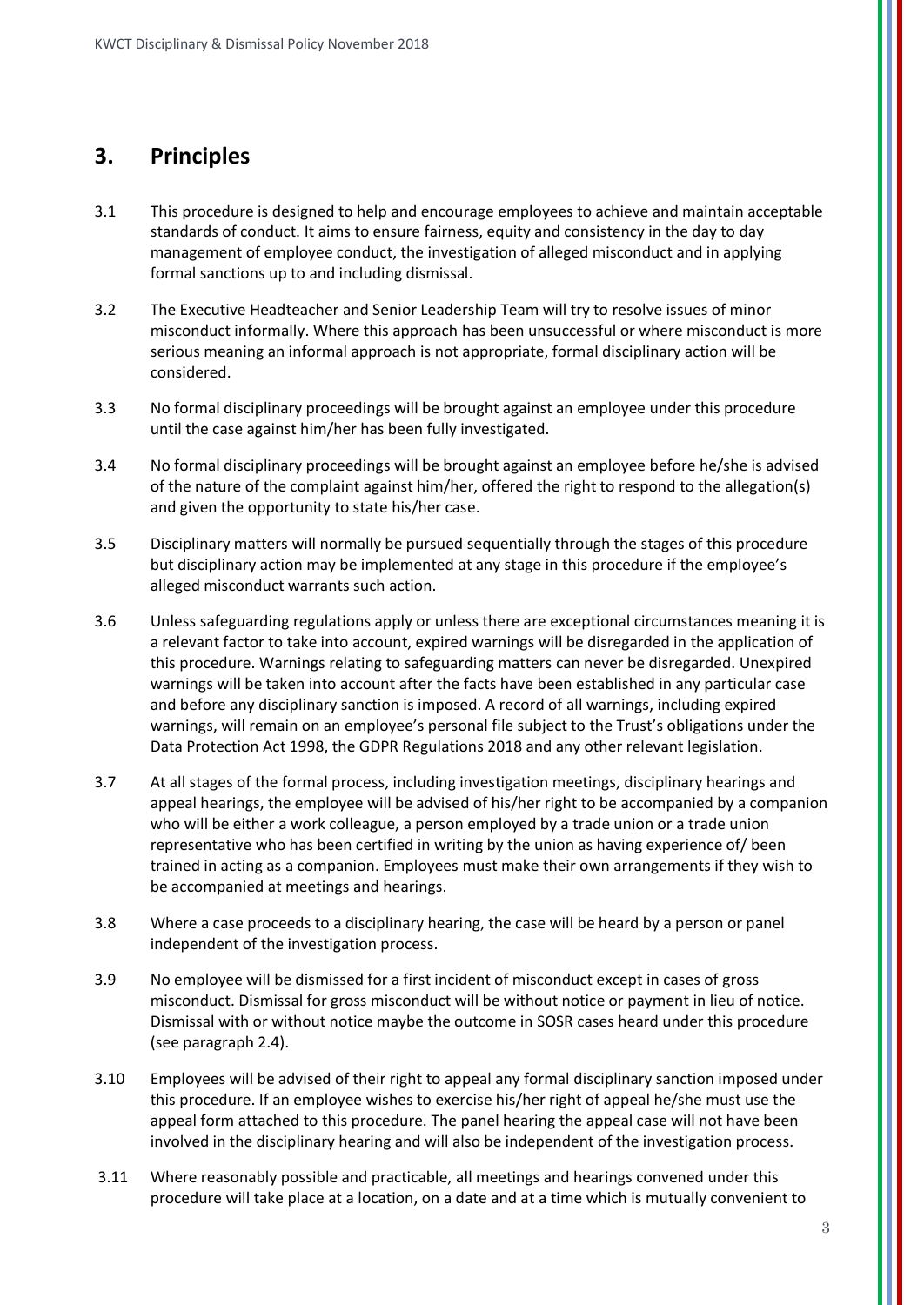the Trust, the employee and the employee's companion. Meetings and hearings will normally be held during the employee's working day.

- 3.12 Where an employee is repeatedly unable or unwilling to attend an investigation meeting or a hearing under this procedure, the Trust may conclude that a decision will be made on the information and evidence available. In reaching such a decision, the seriousness of the disciplinary issue under consideration will be taken into account together with the employee's disciplinary record, general work record, work experience, position and length of service. Any available medical opinion as to whether the employee is fit to attend the meeting/hearing will also be taken into account. In such cases, the employee will be informed of the position in advance of the meeting/ hearing and the employee may submit his/her case in writing or may request in writing that his/her case be presented by his/her companion.
- 3.13 Information relating to disciplinary and appeal hearings shall remain confidential subject to safeguarding obligations. Records will be treated as confidential in accordance with the Data Protection Act 1998 and the General Data Protection Regulations 2018..
- 3.14 All person(s) involved in the investigation or hearing of disciplinary cases will be mindful of their obligations and duties under the Equality Act 2010. Reasonable adjustments will be made where required to assist an employee or his/her companion with a disability. If there are any language issues affecting an employee or his/her companion, these will be reasonably addressed so that any formal proceedings can take place fairly.
- 3.15 If an employee resigns when an investigation or formal disciplinary action is being considered or has commenced, the action/process may continue to an appropriate conclusion at the discretion of the Executive Headteacher (or the chair of Trustees in cases where the Executive Headteacher is the subject of the disciplinary action). Where the allegation(s) relate to safeguarding of children the action/process must continue and must be concluded.
- 3.16 Where a hearing is convened to consider an allegation of gross misconduct and the outcome of the hearing could result in the permanent ban on the employee working in his/her profession (because a dismissal would result in a referral to the Disclosure and Barring Service) and/or a referral to the National College of Teaching and Leadership (NCTL)), any request by the employee to be represented by a lawyer at the hearing should be carefully considered. It should be noted that there is no automatic right to legal representation and advice from the Trust's HR or other professional adviser should be sought in such cases.
- 3.17 Where an employee raises a grievance during the disciplinary procedure the Trust's grievance procedure should be followed. In exceptional circumstances, the disciplinary procedure may be temporarily suspended in order to deal with the grievance but in the majority of cases it will be appropriate to deal with both issues concurrently.
- 3.18 No formal action will be taken against an employee who is a trade union representative until the circumstances of the case have been discussed with a senior trade union representative or full time official of the relevant trade union. No action will be taken against an employee in respect of alleged misconduct which arises from trade union duties or activities, until the matter has been discussed with a senior trade union representative or full time official.
- 3.19 The timescales in this procedure may be amended by mutual agreement. All parties will ensure however that the investigation, hearing and appeal processes progress as quickly as is reasonably possible for the benefit of all parties concerned.
- 3.20 In exceptional circumstances, where person(s) with responsibility for hearing a disciplinary case or disciplinary appeal case determine that in order to achieve a fair and equitable process the circumstances of the particular case require a change or amendment to this procedure, it shall be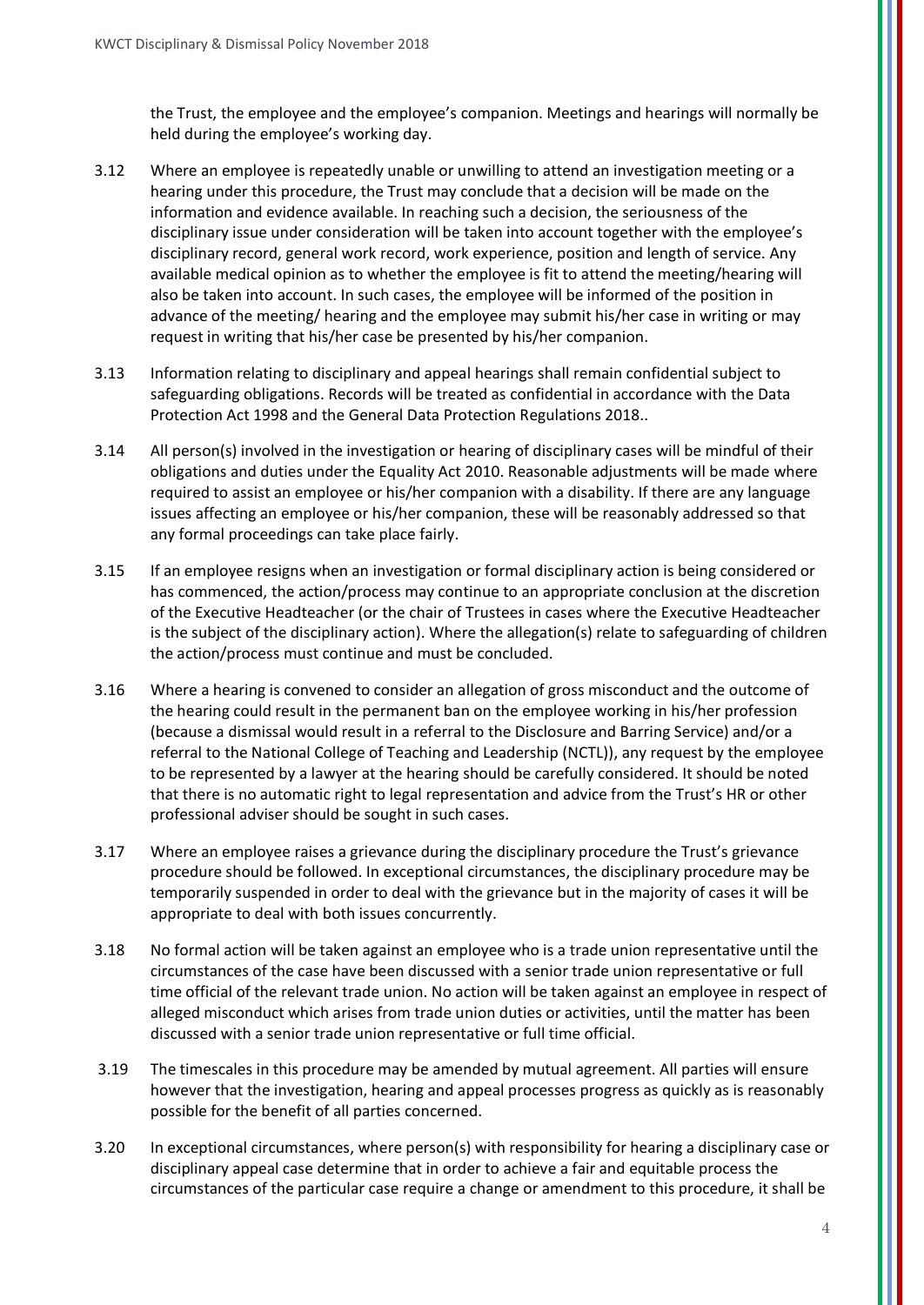within the discretion of the said person(s) to effect that change or amendment subject to prior consultation being undertaken with the Trust and the employee.

## **4. Authority to act**

- 4.1 References in this procedure to the Chair of Trustees will include a reference to the vice Chair of Trustees in cases where the decision making responsibilities of the Chair of Trustees have been delegated to the vice Chair of Trustees.
- 4.2 The provisions of section 4 of this procedure do not affect any rights the Trust may have to suspend or to take disciplinary action against an employee in cases where the employee concerned is not under the day to day management of the Trust or in cases where the Trust has good cause to believe that a refusal to suspend or to discipline an employee by the Executive Headteacher or Trust Board is unreasonable in all the circumstances.

#### **4.4 Investigation of disciplinary allegation(s)**

- 4.4.1 Disciplinary investigations against employees must only be initiated by the Executive Headteacher (by delegated power) or by the Chair of Trustees. If the Executive Headteacher initiates a disciplinary investigation, the investigation may then be delegated to an appropriate person who will normally be a member of the Trust's management team.
- 4.4.2 Disciplinary investigations against the Executive Headteacher must only be initiated by the Chair of Trust board. The Chair of Trust Board is advised to take HR or other professional advice before any disciplinary action is initiated. The Chair of Trust Board may delegate the investigation to a nominated Trustee(s) to carry out the investigation.
- 4.4.3 The person with delegated authority to carry out the investigation will be referred to in this procedure as the Investigating Officer. The Investigating Officer may be supported by an HR adviser or other professional adviser.

#### **4.5 Suspension**

- 4.5.1 Only the Trust Board or the Executive Headteacher (by delegated power) is authorised to suspend an employee of the Trust. It is strongly recommended that Trusts seek HR advice before any suspension.
- 4.5.2 Only the Trust Board is empowered to end a suspension:-
	- Where the Trust Board carries out a suspension, the Trust Board must immediately inform the Executive Headteacher;
	- Where the Executive Headteacher carries out a suspension the Excutive Headteacher must immediately inform the Trust Board;
	- Where the Trust Board ends a suspension, it must immediately inform the Executive Headteacher.

#### **4.6 Dismissal decisions**

- 4.6.1 Under the School Staffing (England) Regulations 2009 the Trust Board has the statutory power to dismiss any member of staff at the Trust.
- 4.6.2 The Trust Board may delegate dismissal decisions to;-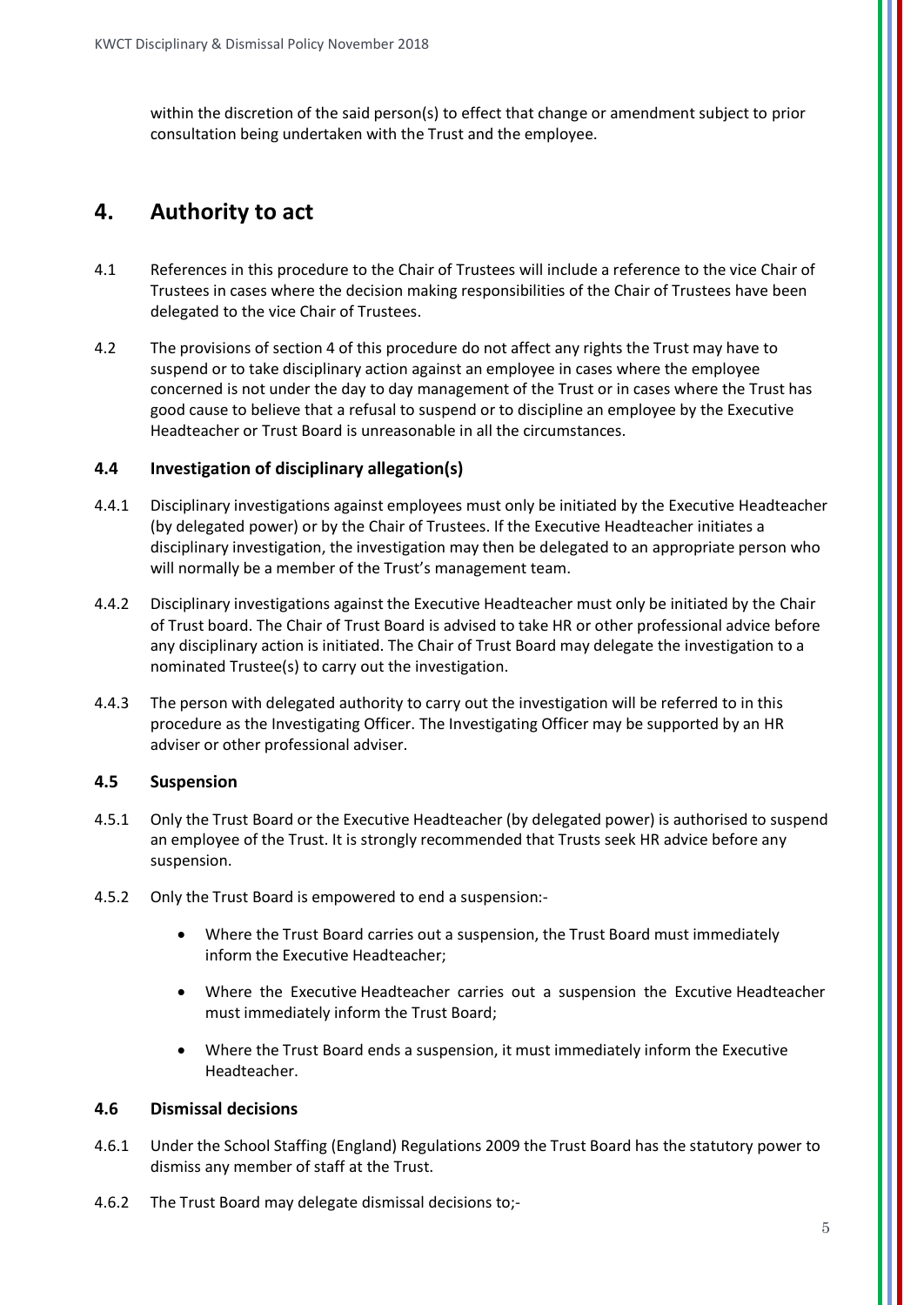- The Executive Headteacher; or
- A trustees/governors dismissal committee ; or
- One or more trustees/governors and the Executive Headteacher.
- 4.6.3 Where the Trust Board has delegated dismissal decisions to one or more trustees/governors provided the matter does not directly concern the Executive Headteacher, the Executive Headteacher may attend and offer advice at disciplinary proceedings and the governors must consider that advice.
- 4.6.4 The Trust Board may only delegate dismissal decisions relating to the Executive Headteacher to one or more trustees/governors.
- 4.6.5 It is recommended that dismissal decisions are delegated by the Trust Board s to the Executive Headteacher unless the matter;-
	- Directly concerns the Executive Headteacher; or
	- The Executive Headteacher has investigated the allegations or has otherwise been significantly involved in the case;

In these circumstances, dismissal decisions should be delegated to a committee of three trustees/governors not including the Executive Headteacher.

#### **4.7 Disciplinary hearings**

- 4.7.1 Where the Executive Headteacher has delegated authority and provided the Executive Headteacher has not investigated the allegations or otherwise been significantly involved in the case, the Executive Headteacher will conduct the formal disciplinary hearing and will decide the outcome of the case including any decision to dismiss.
- 4.7.2 Where the Executive Headteacher does not have delegated authority or where the Executive Headteacher has delegated authority but has investigated the allegations or has otherwise previously been significantly involved in the case, a committee of three trustees/governors not previously involved in the case will conduct the formal disciplinary hearing and will decide the outcome of the case including any decision to dismiss.

#### **4.8 Trust rights and obligations**

- 4.8.1 The Trust has an entitlement to send a representative to all proceedings relating to the dismissal of a teacher and to offer advice. If the Trust decides to send a representative he/she must be allowed to attend and any advice offered must be considered by the Trust Board or the Executive Headteacher when reaching a decision. All decisions made by the Trust Board or Executive Headteacher should be fully documented.
- 4.8.2 Where the Trust Board or the Executive Headteacher makes a determination that an employee employed at the Trust should be dismissed the Trust must be notified in writing of the fact that it has made such a determination and the reasons for it.
- 4.8.3 If the employee is employed to work solely at the Trust, the Trust must terminate the employee's contract of employment with or without notice as appropriate within fourteen days of the date the notification was issued by the Trust Board or by the Excutive Headteacher. If the person concerned is not employed to work solely at the Trust, the Trust must require the person to stop working at the Trust.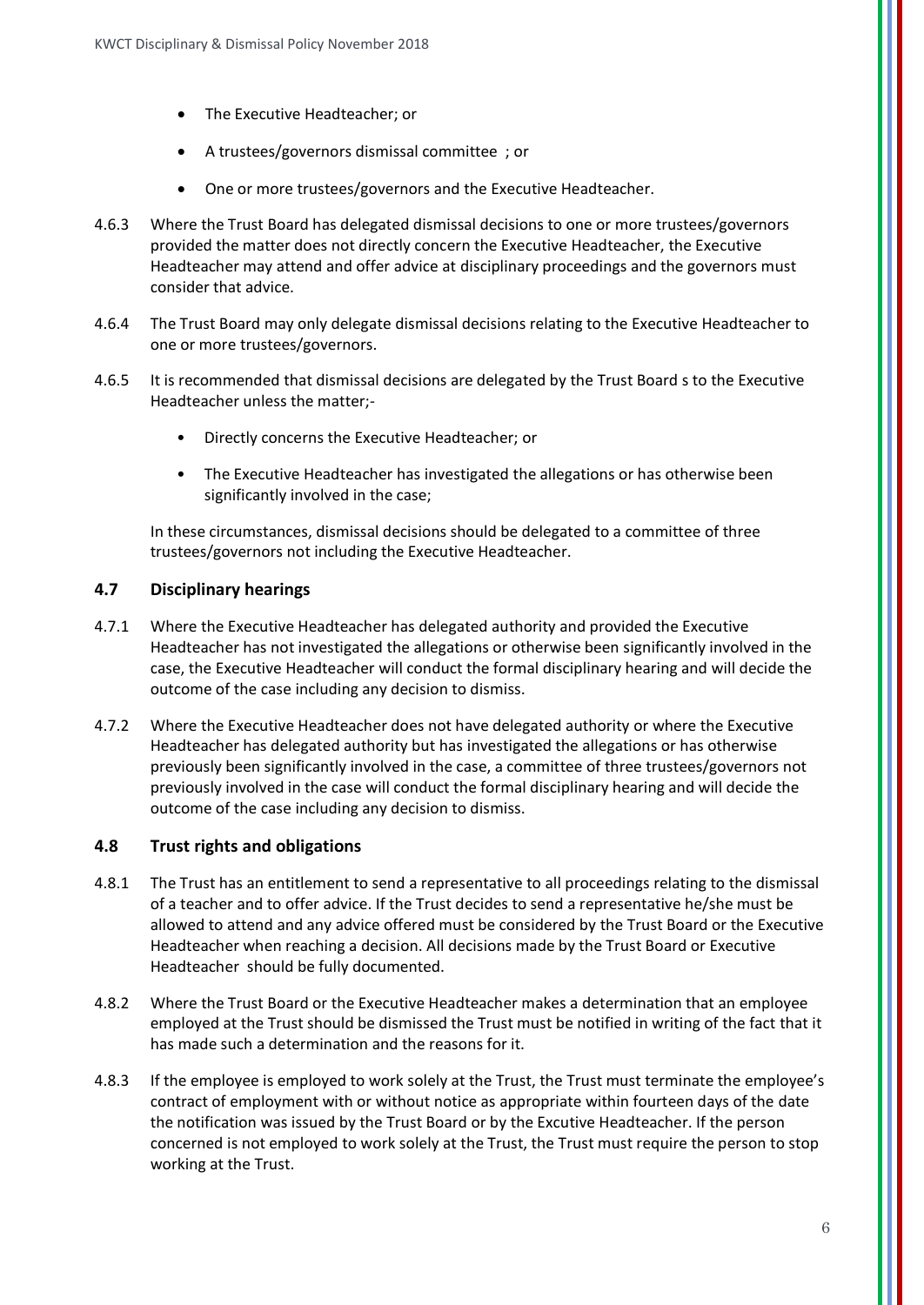## **5. Informal steps**

- 5.1 The Executive Headteachers and SLT will on occasions be required to discuss with employees aspects of their general conduct without recourse to formal procedures.
- 5.2 Following such informal discussions, the Executive Headteachers or SLT may give the employee concerned informal oral and/or written guidance and instructions as to his/her future conduct and the means of improving it. Any informal written guidance issued to an employee is referred to in this procedure as a Management Note of Guidance. The Management Note of Guidance should detail the conduct in issue, how the conduct should be improved, any support measures agreed and if appropriate, confirmation that the employee's conduct or performance will be monitored over an agreed period of time.
- 5.3 Informal oral instructions and guidance and Management Notes of Guidance are not regarded as disciplinary sanctions and do not form part of the formal disciplinary process. Management Notes of Guidance will remain on an employee's Trust personnel file indefinitely. There is no right of appeal against the issue of a Management Note of Guidance.
- 5.4 Where the Trust Board has a concern about the conduct of the Executive Headteacher and recourse to formal procedures is not considered appropriate, there should be an informal discussion between the Executive Headteacher and the Chair of Trustees. Where it is appropriate and acceptable to both parties, an HR adviser or other professional adviser may also attend and participate in the discussion. A Management Note of Guidance may be issued to the Executive Headteacher by the Chair of Trustees as a result of such informal discussions.

## **6. Formal steps**

- 6.1 Where informal discussions have not been successful or where such an approach is inappropriate due to the nature or the alleged misconduct, it will be necessary to consider formal steps. It is recognised that discipline is necessary for the conduct of the Trust's affairs and for the safety and well being of all employees and the Trust's pupils. If formal disciplinary action is considered necessary, it will be undertaken fairly and reasonably.
- 6.2 Any formal disciplinary action, including dismissal decisions, can only be carried out by those person(s) having authority to act under this procedure. (See section 4).
- 6.3 It is recommended that where dismissal may be the outcome in any particular case, Trusts should seek HR or other professional advice.

## **7. Preliminary Investigation**

- 7.1 Where an alleged disciplinary matter is brought to the attention of the Executive Headteacher, the Executive Hheadteacher or designated person should consider the evidence available and should carry out a preliminary investigation.
- 7.2 If the matter to be investigated is thought to involve misconduct which is very serious or if it is not reasonably possible or practical to carry out a preliminary investigation (for example cases involving safeguarding issues or fraud) the matter may proceed immediately to a full disciplinary investigation.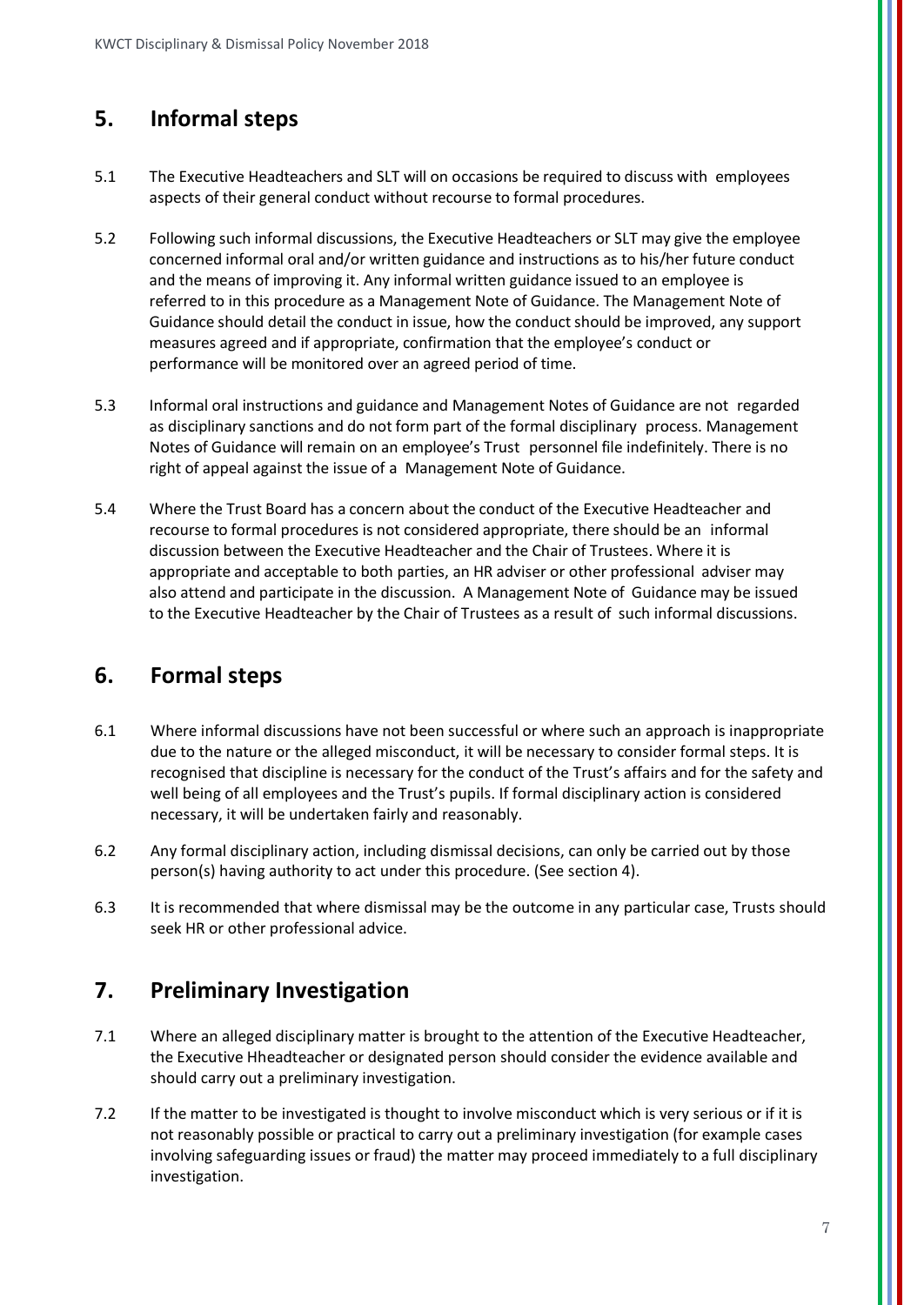- 7.3 The aim of a preliminary investigation is to establish whether, on the face of the evidence available, there is a case to investigate further. In appropriate cases a preliminary interview should be carried out with the employee and witnesses to obtain their version of events.
- 7.4 Preliminary interviews may be carried out by the Executive Headteacher or by an appropriate person nominated by the Executive Headteacher who will usually be a member of the Trust's senior leadership team.
- 7.5 The preliminary investigation should be carried out as soon as possible after the matter is brought to the Executive Headteacher's attention and a decision should be made by the Executive Headteacher as quickly as possible as to whether there is a case to answer and the matter should be fully investigated. A preliminary investigation should not normally last for more than two school working days.
- 7.6 In cases where the matter could be construed as gross misconduct, the Executive Headteacher should take HR or other professional advice to ascertain whether it is an appropriate to suspend the employee from duty in accordance with this procedure.
- 7.7 A preliminary investigation may result in informal action against the employee concerned by the issue of oral guidance/ instructions or the issue of a Management Note of Guidance.
- 7.8 Where the alleged disciplinary matter involves the Executive Headteacher, the Chair of Trustees must be notified. The Chair of Trustees will decide whether a preliminary investigation is appropriate. The Chair of Trustees, or a trustee/governor nominated by the Chair of Trustees, may carry out the preliminary investigation but only the Chair of Trustees may decide whether there is a case to answer, whether there should be a full disciplinary investigation and whether suspension is appropriate. It is recommended that the Chair of Trustees seeks HR or other professional advice in such cases.

## **8. Allegations about safeguarding.**

- 8.1 Where there is an allegation that an employee has:-
	- Behaved in a way that has, or may have, harmed a child; or
	- Possibly committed a criminal offence against or related to a child; or
	- Behaved towards a child in a way that indicates that he/she is unsuitable to work with children.

the Trust must immediately contact the Designated Officer (DO), also known as the Local Authority Designated Officer (LADO) who has a statutory duty to ensure all allegations about safeguarding are handled properly and expeditiously. The Trust should also contact their HR or other professional adviser without delay.

- 8.2 Where appropriate, a strategy meeting will be arranged by the DO to determine whether the allegation should be investigated by the police or by some other agency or by the Trust under its disciplinary procedure. The strategy meeting may be attended by the relevant Local Authority officers, the police and the Executive Headteacher (or a designated trustee if the allegation is against the Executive Headteacher). An HR representative or other professional adviser may also attend the meeting with or on behalf of the Trust.
- 8.3 A full disciplinary investigation should not be started by the Trust until recommendations have been made with regard to next steps at or following the strategy meeting. To do so could potentially compromise investigations by the police or the Local Authority.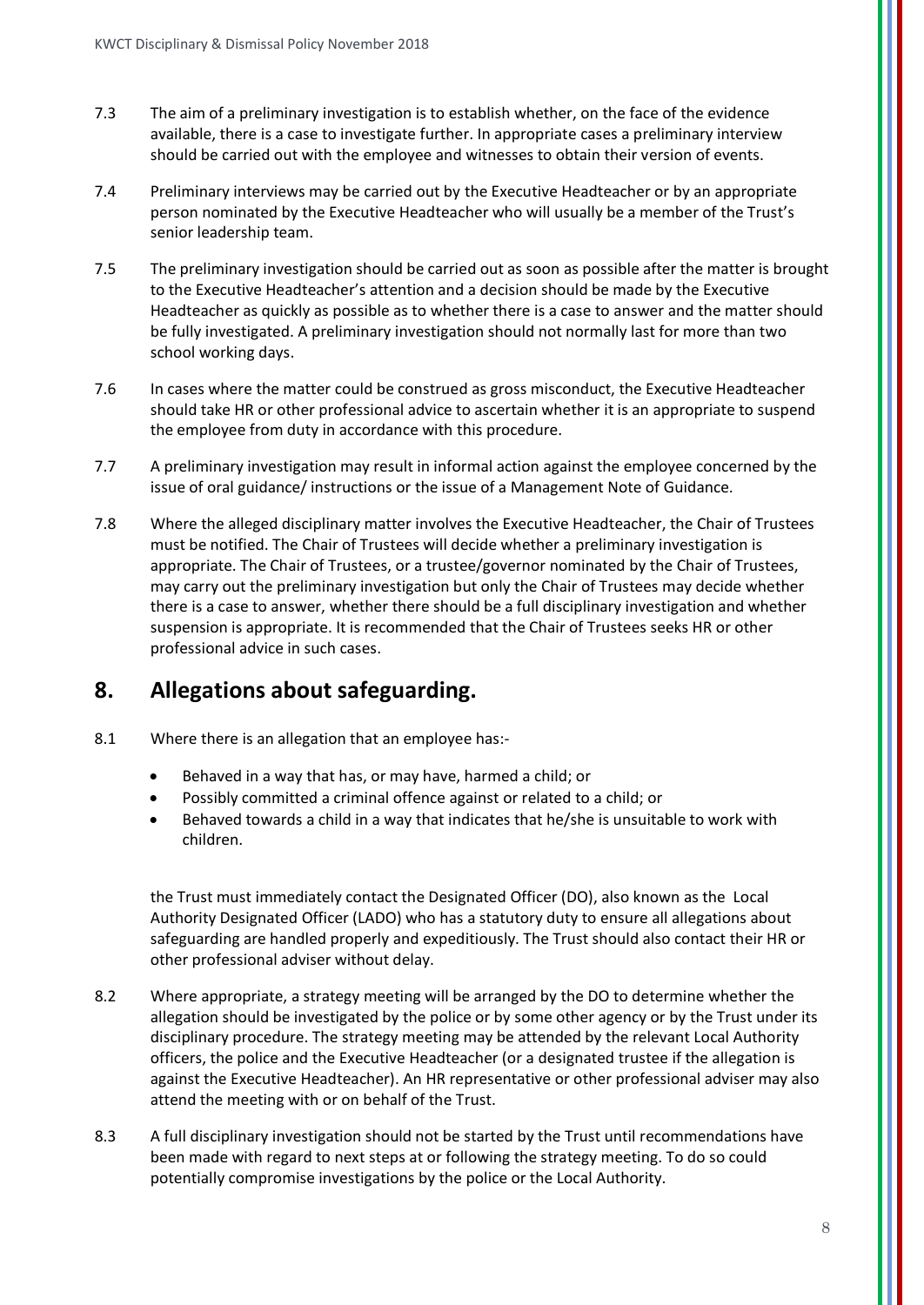8.4 If after initial discussions with the DO, or after an initial strategy meeting, or at some later stage it is decided that it is appropriate for the Trust to proceed with the matter under its normal disciplinary procedures, the Trust should take account of the recommendations from the strategy meeting and should liaise with the DO as appropriate.

### **9. Allegations involving fraud and related misconduct**

9.1 Academies must notify the Education Funding Agency of allegations of fraud or theft in accordance with the provisions set out at Part 4 of the Academies Financial Handbook 2014 which sets out the financial framework for academy trusts.

## **10. Criminal charges/convictions**

- 10.1 If an employee has been charged with or is convicted of a criminal offence this is not in itself a reason for disciplinary action. A preliminary investigation should be undertaken to decide what effect the charge or conviction has on the employee's suitability to do their job and the impact of the charge or conviction on the employee's relationship with the Trust, work colleagues, parents and pupils.
- 10.2 In cases where following a preliminary investigation, it is thought that the conduct is sufficiently serious to warrant disciplinary action because of its impact on the employment relationship between the Trust and the employee, the facts should be fully investigated as far as possible. It some cases suspension may be appropriate or, depending on the nature of the charge or conviction, it may be appropriate to consider alternative work where this is available.
- 10.3 Where the matter requires prompt attention, it is not necessary to await the outcome of a police investigation or prosecution before instituting disciplinary action, continuing with a disciplinary investigation or before dismissing an employee. This is a matter for the Trust to decide in accordance with what is fair and reasonable in the circumstances. It is recommended that the police are advised of the Trust's intentions however and any decision taken by the Trust should take into account whether or not the Trust's actions will harm or prejudice the police investigation.
- 10.4 Where an employee has been charged with or convicted of a criminal offence and refuses or is unable to cooperate with the Trust in relation to disciplinary investigations or proceedings, this should not deter the Trust from taking action. The Trust should consider whether the evidence it has is sufficiently strong to justify taking action under this procedure with regard to the employee's alleged conduct.

The employee should be advised in writing that unless further information is provided, disciplinary action will be taken on the basis of the information and evidence which is available and that this could lead to his/her dismissal.

10.5 In cases where the Trust does not have sufficiently strong evidence to justify proceeding in relation to the employee's conduct which is under investigation or which is subject to police charges, it may still be appropriate for formal action to be taken or continued against the employee prior to the outcome of the police investigation or prosecution because of the impact of the situation on the employment relationship. This may be for example where there has been an irretrievable breakdown of the relationship of trust and confidence between the Trust and the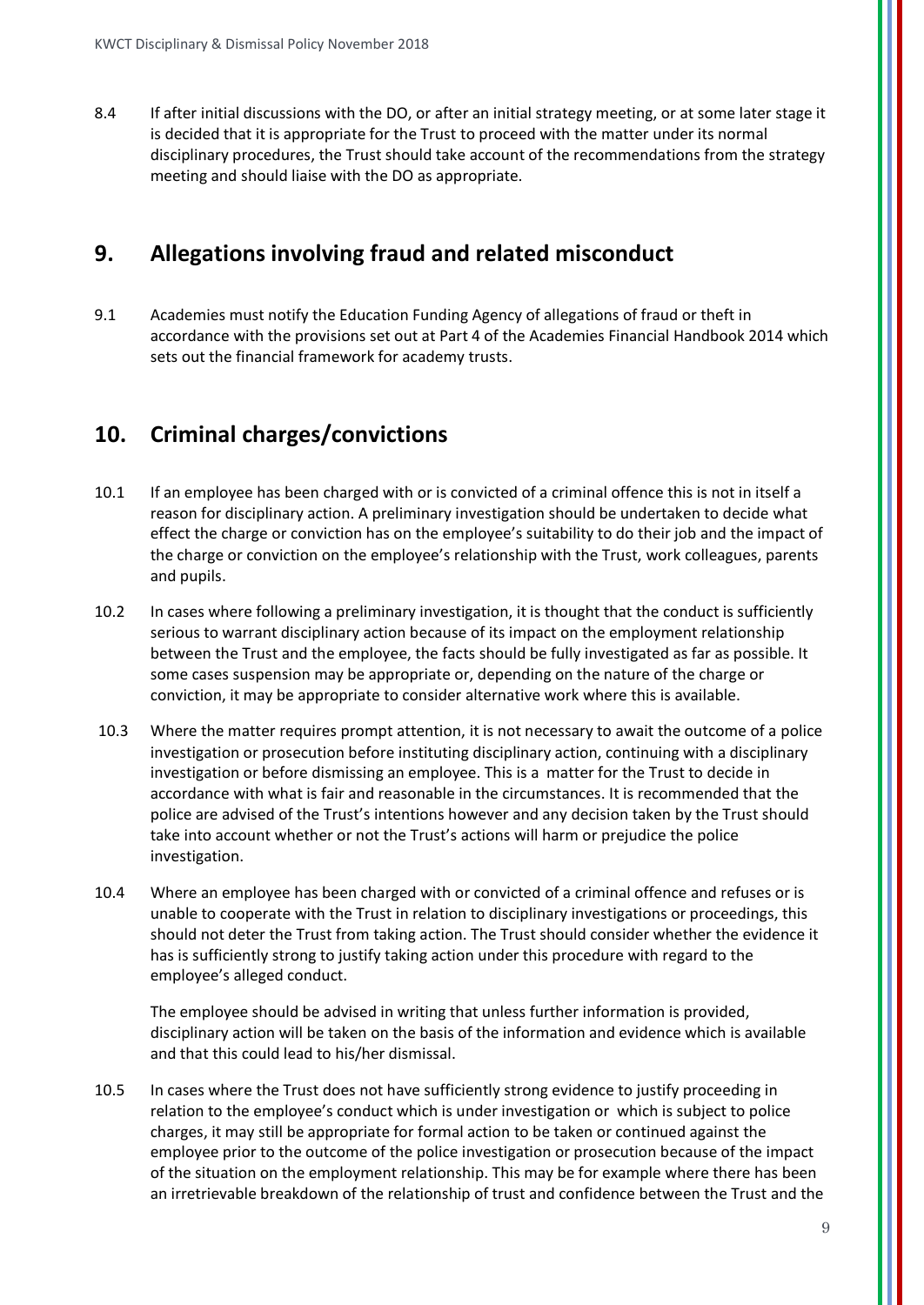employee or where there is a risk of serious reputational damage to the Trust. It is recommended that in such cases the Trust takes HR or other professional advice.

## **11. Suspension**

- 11.1 Only those person(s) with appropriate authority may suspend an employee and the necessary notifications must be made once a suspension has been effected. It is recommended that HR or other professional advice is taken in cases where suspension is considered appropriate.
- 11.2 Suspension from duty will always be on full salary. Suspension is not a disciplinary sanction and is not an indication of guilt. It is often referred to as a "neutral act".
- 11.3 Suspension may be effected at any stage of this procedure as considered appropriate by the Executive Headteacher or Chair of Trustees as the case may be.
- 11.4 Suspension should not be an automatic reaction where gross misconduct is alleged. Employees should only be suspended in the circumstances outlined below and where temporary alternative arrangements (such as working from home, paid leave of absence, a move to temporary duties, a change of work location or working in a more closely supervised environment) are not appropriate or cannot be accommodated. The circumstances when suspension may be effected are where:-
	- The allegations are so serious that dismissal for gross misconduct could be a possible outcome;
	- There is a risk that the alleged misconduct may be committed again;
	- There is a real risk that evidence or Trust property has or may be tampered with;
	- There is a real risk of harm to a pupil at the Trust, to a member of staff or to the employee;
	- To allow the employee to remain at work could hinder or compromise the investigation process for example because of the risk that witnesses or pupils may be intimidated or feel pressurised;
	- Relationships have broken down;
	- There is a real risk of serious reputational damage to the Trust.
- 11.5 In cases where a preliminary investigation is being carried out to determine whether suspension is appropriate, the employee may be asked to remain at home or to work at home or may be temporarily re-deployed during this period. If an employee objects, declines to cooperate or unreasonably obstructs a preliminary investigation, he/she will normally be suspended on full pay and a full investigation will commence without delay.
- 11.6 If the matter to be investigated is thought to involve misconduct which is so serious or if it is not reasonably possible or practical to carry out a preliminary investigation into the circumstances of the alleged misconduct whilst the employee remains on duty, the employee may be suspended immediately on full pay whilst a full investigation proceeds.
- 11.7 Suspension should only be for the minimum period necessary and will be kept under review. The original suspension should be reviewed within fifteen school working days and should be reviewed regularly thereafter. As a guide, it is recommended that this should not be less than every twenty school working days.
- 11.8 A suspended employee must be advised of the reasons why he/she has been suspended and the date from which the suspension is effective. The letter confirming these details should normally be sent to the employee within two school working days of the suspension.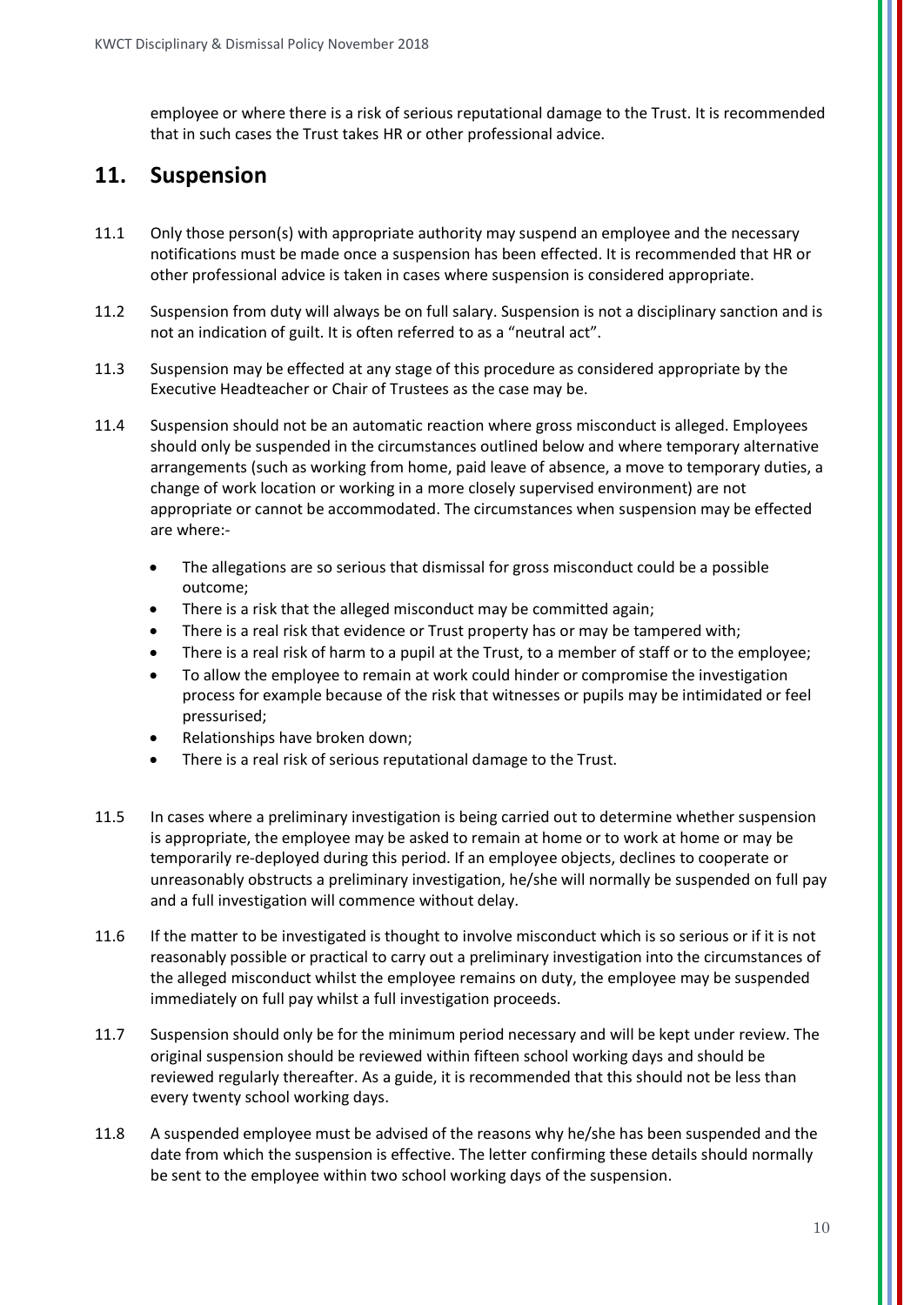- 11.9 A suspended employee should be provided with the name of a nominated person to act as his/her point of contact with the Trust. The nominated person is referred to in this procedure as the Contact Officer. The Contact Officer will normally be the employee's line manager or an appropriate member of the Trust's senior leadership team. The Contact Officer must have no role in the investigation or be linked with any allegation against the employee in any way. The Contact Officer will have responsibility for acting as a recognised point of contact for any issues the employee may wish to raise.
- 11.10 A suspended employee must be advised not to return to school or to contact colleagues other than in circumstances agreed beforehand between the Contact Officer and the Investigating Officer. The Trust should ensure items belonging to the Trust such as keys, IT equipment, pupils' books, pupils' work, text books etc. are obtained before the employee leaves the premises and/or make arrangements for such items to be returned.
- 11.11 A suspended employee must make him/herself available in accordance with his/her contract of employment for investigatory interviews and hearings under this procedure. A suspended employee must not undertake alternative work whilst he/she remains employed by the Trust.
- 11.12 During the period of suspension, a suspended employee must fully cooperate with the Trust in relation to any requests for information connected to his/her job within the Trust. A suspended employee must also fully cooperate with any reasonable requests for him/her to carry out any particular duties connected with his/her role
- 11.13 Where it is essential for the employee to return to the school premises for the purpose of preparing his/her case the Contact Officer should contact the Investigating Officer beforehand, either by telephone or in writing, setting out clearly the purpose of the visit. A request to enter the school premises in these circumstances should not be unreasonably refused by the Trust.
- 11.14 For employees who have children who are attending the Trust as pupils, arrangements should be made for the pupils to be dropped off at school or to be collected from school by prior arrangement with the Executive Headteacher.
- 11.15 Where an employee falls sick during a period of suspension, the normal certification requirements and reporting and contractual sick pay entitlements will apply.
- 11.16 Any annual leave arranged by an employee prior to his/her suspension will be honoured. Requests for annual leave made subsequent to the employee's suspension will be considered at the Executive Headteacher's (or Chair of Trustees' in cases involving the Executive Headteacher) discretion subject to any potential detrimental effect on the investigation or disciplinary process.

## **12. Full Investigation of alleged misconduct**

- 12.1 Following a preliminary investigation, if the Executive Headteacher (or Chair of Trustees in cases involving the Executive Headteacher ) believes there is a case to answer and that the allegation(s) against the employee warrant a full and through investigation, this should be arranged without delay. The Executive Headteacher may carry out the investigation him/herself or may delegate the investigation to a nominated Investigating Officer who will normally be a member of the Trust's senior leadership team.
- 12.2 In cases where it is not appropriate for there to be a preliminary investigation, the matter will proceed straight to a full investigation which should be arranged without delay where reasonably possible and practicable.
- 12.3 The Investigating Officer may be supported or assisted in the investigation process by an HR or other professional adviser.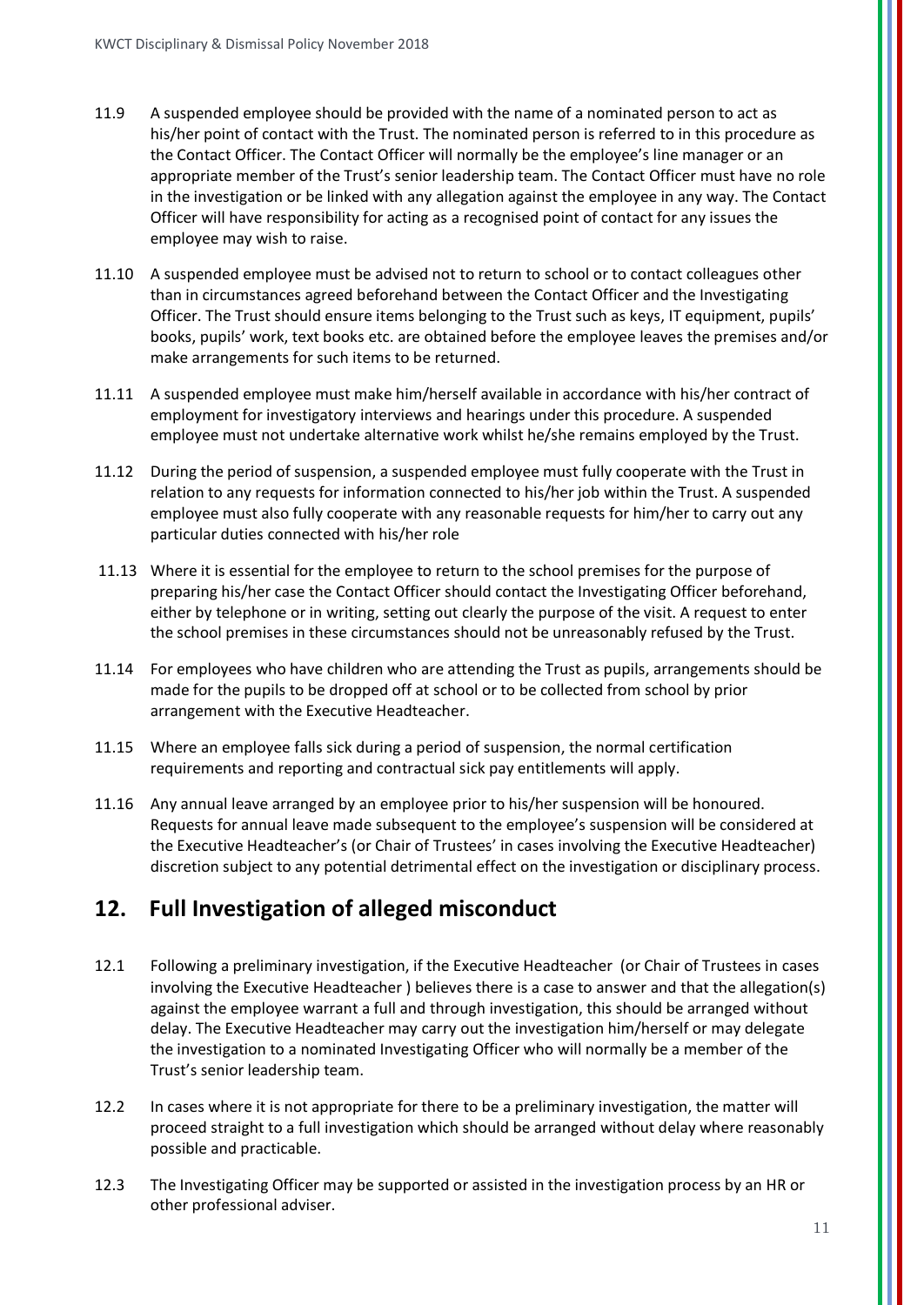- 12.4 Arrangements shall be made for the employee to be interviewed by the Investigating Officer. The employee shall be notified in writing and be provided with details of the allegation(s) at least five school working days in advance of the investigation meeting and informed of the right to be accompanied. The employee will be broadly informed of the nature of the matter under investigation and of the allegation(s) against him/her. It may not be possible to be specific about the exact nature of the allegations until the investigation stage is complete.
- 12.5 It is important that employees should be made aware of the likely consequences of their misconduct. In particular they should be given a clear indication as to whether their misconduct could be construed as gross misconduct, and which, as a consequence may lead to their dismissal.
- 12.6 The purpose of the investigation meeting is to establish the facts of the case and to give the employee the opportunity to respond to the allegations put to him/her.
- 12.7 A full and impartial investigation will be conducted in order for the Investigating Officer to gather sufficient information and evidence to make an appropriate recommendation to the Executive Headteacher (or to the Chair of Trustees in cases involving the Executive Headteacher ).
- 12.8 The Investigating Officer will also carry out/supervise other necessary investigations including interviewing witnesses and other relevant parties. Witnesses should be given reasonable notice of the investigatory interview and should be advised of the purpose and confidential nature of the interview. They should be asked not to discuss the investigation with other people. Witnesses must also be advised that they may be required to attend at any subsequent disciplinary hearing.
- 12.9 Witnesses are not entitled to be accompanied at the investigatory interview but if a reasonable request is made, this should be considered and accommodated where reasonable and practicable.
- 12.10 The employee and all witnesses interviewed as part of the investigation process should be advised that handwritten notes will be taken during the investigatory interview. They should be advised that a written statement will then be provided for them to sign as a true record of the interview. All witness statements should be signed and dated as soon as possible following the conclusion of the interview.
- 12.11 The employee should be advised that agreed changes may be made to his/her witness statement but that he/she cannot retract what was said during the investigatory interview. If an employee refuses to sign his/her written witness statement, the Investigating Officer may produce the witness statement and the handwritten notes of the interview in any subsequent disciplinary proceedings.
- 12.12 Where pupils are witnesses, taking into account the age and capabilities of the pupil, it is recommended that they are asked to write down their version of events as soon as possible after the event and ideally before they have an opportunity to discuss the case with other witnesses or friends. Where it is necessary to interview pupils, HR or other professional advice should be sought on how best to proceed. It is not appropriate for pupils to be called to any subsequent disciplinary hearing as a witness.
- 12.13 If, during the course of an investigation, it becomes apparent that there are safeguarding concerns with regards to children which have not been previously identified, the DO must be contacted without delay.
- 12.14 The investigation process should be completed as quickly as is reasonably possible in the circumstances.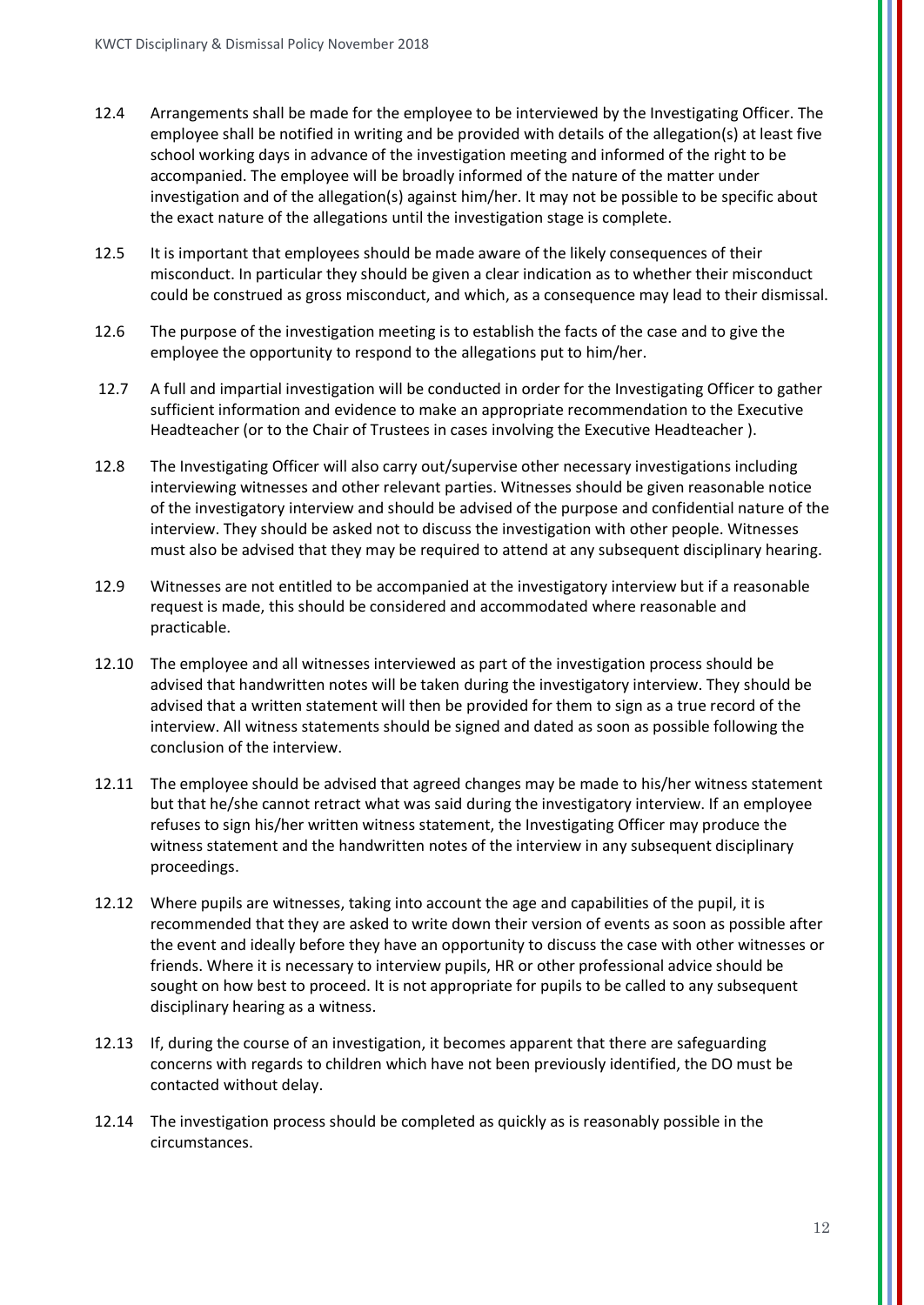## **13. Outcome of investigation**

- 13.1 On completion of the formal investigation the Investigating Officer will consider all the facts, information and evidence and will then make one of the following recommendations to the Executive Headteacher (or to the Chair of Trustees in cases involving the Executive Headteacher):-
	- That no further action against the employee is warranted,
	- That no formal disciplinary action is warranted but that an informal oral instruction or a management note of guidance should be issued to the employee,
	- That the matter should be considered by the Executive Headteacher (or a committee of trustees/governors) at a formal disciplinary hearing.
- 13.2 Where the Investigating Officer recommends that no further action is warranted or that no formal disciplinary action is warranted but that an oral instruction or a Management Note of Guidance should be issued, and the recommendation is accepted, the employee will be notified in writing of the position as soon as possible by the Executive Headteacher (or Chair of Trustees). If the employee is under suspension, appropriate arrangements should be made for the suspension to be ended and for the employee to return to Trust.
- 13.3 Where the Investigating Officer recommends that the matter should proceed to a formal disciplinary hearing and the recommendation is accepted, the employee will be notified of the position in writing as soon as possible by the Executive Headteacher (or Chair of Trustees). If the employee is under suspension, the employee's continued suspension should be reviewed if appropriate and the employee advised of the outcome of that review.
- 13.4 In exceptional circumstances where the recommendation of the Investigating Officer is not accepted, advice should be obtained from the Trust's HR or other professional adviser.
- 13.5 On completion of the formal investigation and in readiness for the disciplinary hearing, the Investigating Officer will produce a report which should include full details of the case and of the findings and conclusions of the investigation process. Any witness statements and other evidence should be attached to the report as appendices.
- 13.6 The Investigating Officer will present the report together with the relevant supporting documents and evidence at the disciplinary hearing. The Investigating Officer may be supported or assisted at the disciplinary hearing by an HR or other professional adviser.

## **14. Constitution of Trust Board committees**

- 14.1 Trust Board committees hearing disciplinary or disciplinary appeal cases should normally consist of three trustees/ governors. The committee should exclude trustees/governors who are employees at the Trust and should only include parent trustees/governors where this is reasonably appropriate. At all hearings, a trustee/governor should be nominated to act as the chair of the relevant committee.
- 14.2 If there are insufficient eligible trustees/governors to hear a matter fairly, governing bodies may choose to collaborate in accordance with the School Staffing (England) Regulations 2009. All collaboration agreements should be recorded in writing.
- 14.3 In this procedure, the committee of trustees/governors hearing a disciplinary case will be referred to as the discipline and dismissal committee (the Discipline Committee). The committee of trustees/governors hearing an appeal case will be referred to as the discipline and dismissal appeals committee (the Appeals Committee).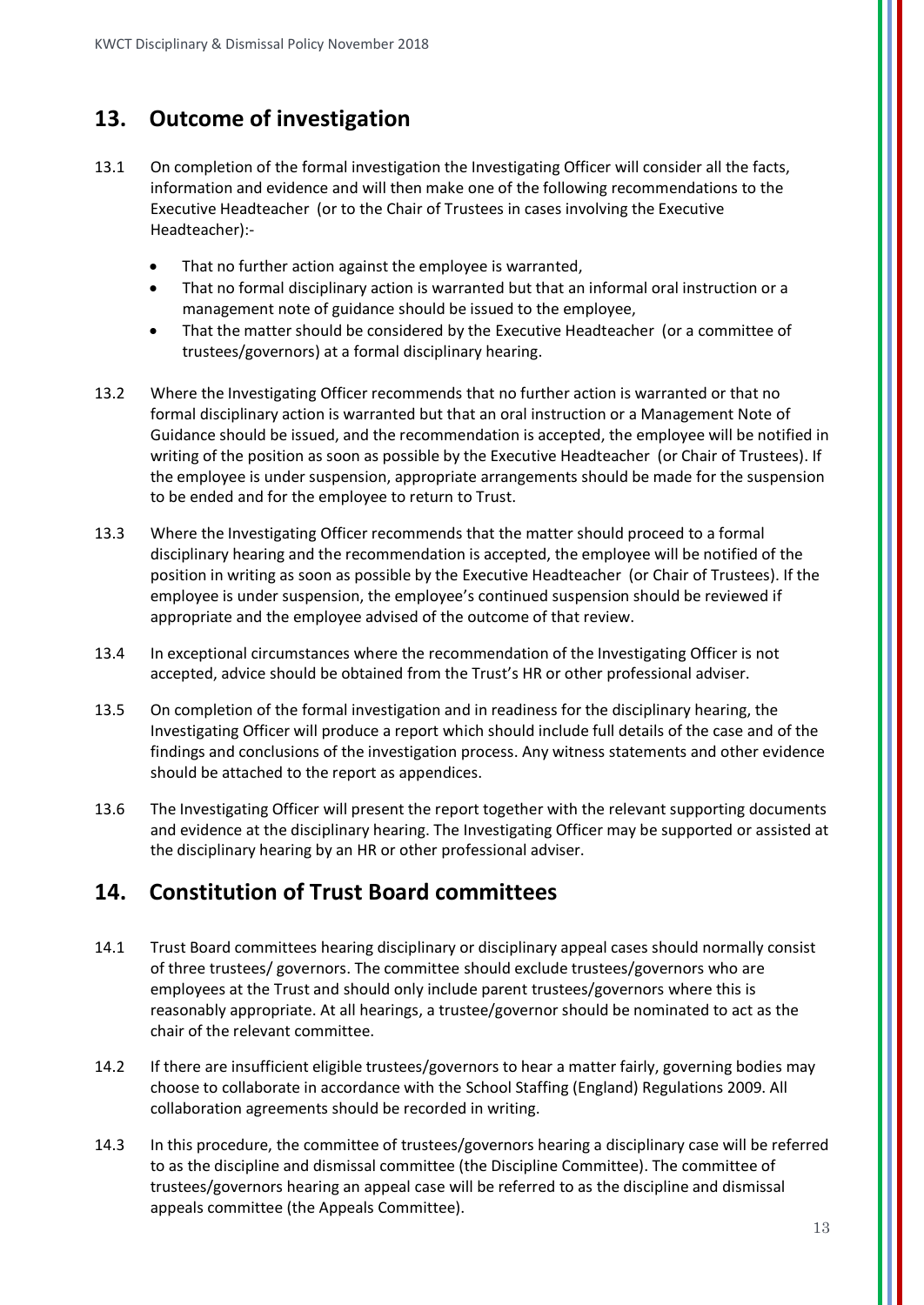## **15. The disciplinary hearing**

- 15.1 Only person(s) with authority to act under this procedure may hear a disciplinary case. This will be the Executive Headteacher or in appropriate cases, the trustees/governors sitting on the Discipline Committee. They are referred to in this procedure as the Hearing Officer(s).
- 15.2 The Hearing Officer(s) must not have had any previous involvement in the case which renders them incapable of giving the employee a fair hearing. The Hearing Officer(s) must also not sit on any subsequent Appeals Committee in connection with the case.
- 15.3 It is recommended that the Hearing Officer(s) request the assistance of an HR or other professional adviser to help coordinate the proceedings and to provide advice on the case including advice on procedure. The person providing this assistance is referred to in this procedure as the Clerk/Adviser.
- 15.4 At least ten Trust working days before the hearing, the Clerk/Adviser on behalf of the headteacher or the Discipline Committee will write to the employee to;-
	- Give full details of the allegation(s) to be considered,
	- Inform him/her of the date, time and venue for the disciplinary hearing,
	- Inform him/her of the potential disciplinary sanction(s) which may be applied,
	- Remind him/her of the right to be accompanied by a trade union representative or colleague.
- 15.5 At least five school working days prior to the hearing, the employee will be given a copy of the Investigating Officer's report and copies of any documents or evidence to be used to support the Trust's case. The employee will provide the Clerk/Adviser with a copy of any report or written submission and any documents or other evidence that he/she will be relying upon at least five school working days before the hearing. No "new" documents may be presented by either party at the hearing.
- 15.6 A list of witnesses to be called during the hearing must also be provided to the Clerk/Adviser by both parties at least five school working days before the hearing. No "new" witnesses may be called at the hearing.
- 15.7 The allegation(s) against the employee will be presented to the Hearing Officer(s) by the Investigating Officer or by the Investigating Officer's HR or other professional adviser.
- 15.8 The procedure to be followed at disciplinary hearings is outlined at Appendix B. The conduct of the proceedings shall be at all times in accordance with the rules of natural justice and will afford full opportunity for both parties to state their case, call witnesses and to cross examine each other and witnesses. The Hearing Officer(s) has/ have the right to ask questions of all parties.
- 15.9 The employee's companion may address the disciplinary hearing and confer with and advise the employee but may not answer questions on the employee's behalf, address the hearing if the employee does not wish it or prevent the employer from presenting his/her case.
- 15.10 If the employee's companion is unable to attend on the date proposed for the hearing, an alternative date may be proposed by the employee so long as it is reasonable and is no more than five school working days after the date originally proposed.
- 15.11 If an employee or his/her representative is unable to attend the hearing for reasons that were unforeseeable at the time the hearing was arranged (e.g. illness) then the Trust will arrange another hearing. Any sickness absence should be covered by a Fit Note. The employee may be referred to Occupational Health to obtain a medical opinion as to his/her fitness to attend a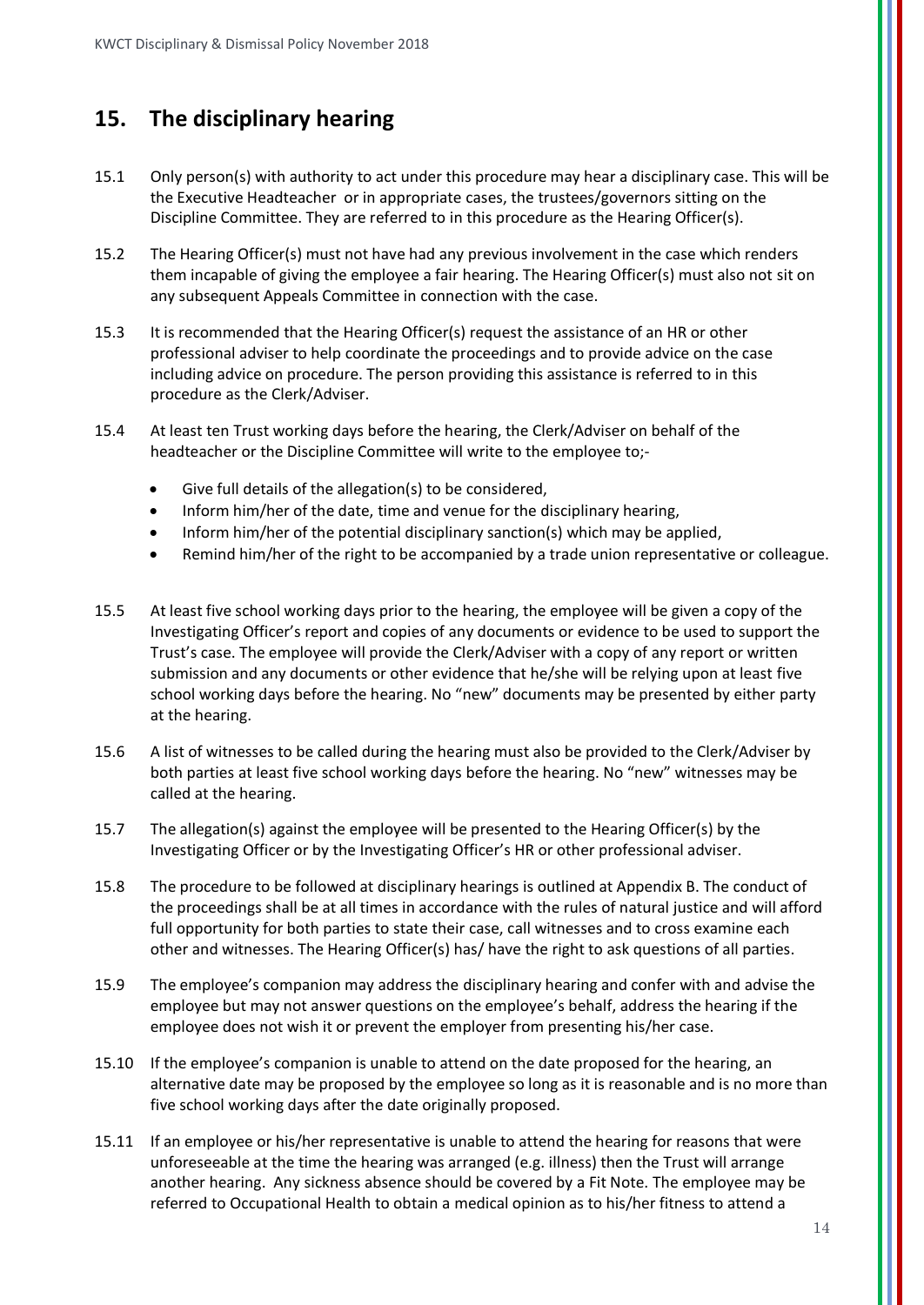hearing and a further date for the hearing will be arranged within a reasonable period of time. The disciplinary hearing will not be postponed indefinitely. It may reasonably be decided that a rearranged hearing should go ahead and a decision taken in the employee's absence if the employee is unable to attend on a second occasion. In these circumstances, the employee's companion will be given an opportunity to make representations on the employee's behalf. If the employee's companion is also unable to attend the rearranged hearing, the employee will be given the opportunity to submit written representations and questions to the Hearing Officer(s).

15.12 If an employee fails to attend the hearing without good cause, the Hearing Officer(s) has/have the discretion to proceed in the employee's absence taking into account all the circumstances. If the Hearing Officer(s) decide that the hearing should be rearranged to an alternative date, the employee should be informed that unless a satisfactory explanation is offered, the matter will be considered on the second occasion in his/her absence if he/she fails to attend again. The employee should also be advised that his/her failure to attend the original hearing without good cause will be treated as a separate disciplinary matter.

## **16. Outcome of the disciplinary hearing**

- 16.1 The Hearing Officer(s) will consider all the evidence and determine whether on the balance of probabilities, they genuinely and reasonably believe the alleged misconduct occurred and that the allegation(s) is/are substantiated.
- 16.2 Where the allegation(s) is/are not substantiated and the employee is found not to have committed misconduct, the Hearing Officer(s) will dismiss the allegations and instruct that no further action be taken against the employee. In these circumstances, all records will also be removed from the employee's personal file unless the allegation(s) relates to safeguarding issues.
- 16.3 Where the Hearing Officer(s) find(s) the allegation(s) is/are substantiated, all the circumstances of the case will be considered when reaching a decision about what, if any, disciplinary sanction should be applied.
- 16.4 The Hearing Officer(s) will take into account the nature and seriousness of the misconduct, the impact of the misconduct, the rules or standards of behaviour/conduct which have been breached, precedent, the employee's record at the Trust, the employee's position, length of service and any relevant circumstances, including relevant mitigating circumstances.
- 16.5 Where an employee is found to have committed misconduct and the allegation(s) is/are substantiated, the Hearing Officer(s) may take the following forms of disciplinary action:-
	- First written warning;
	- Final written warning;
	- Final written warning together with action short of dismissal;
	- Dismissal with notice (or with payment in lieu of notice);
	- Dismissal without notice (or payment in lieu of notice).

#### **16.5.1 First written warning**

A first written warning will: -

- Set out the nature of the misconduct and the reason for the warning,
- State the improvement required;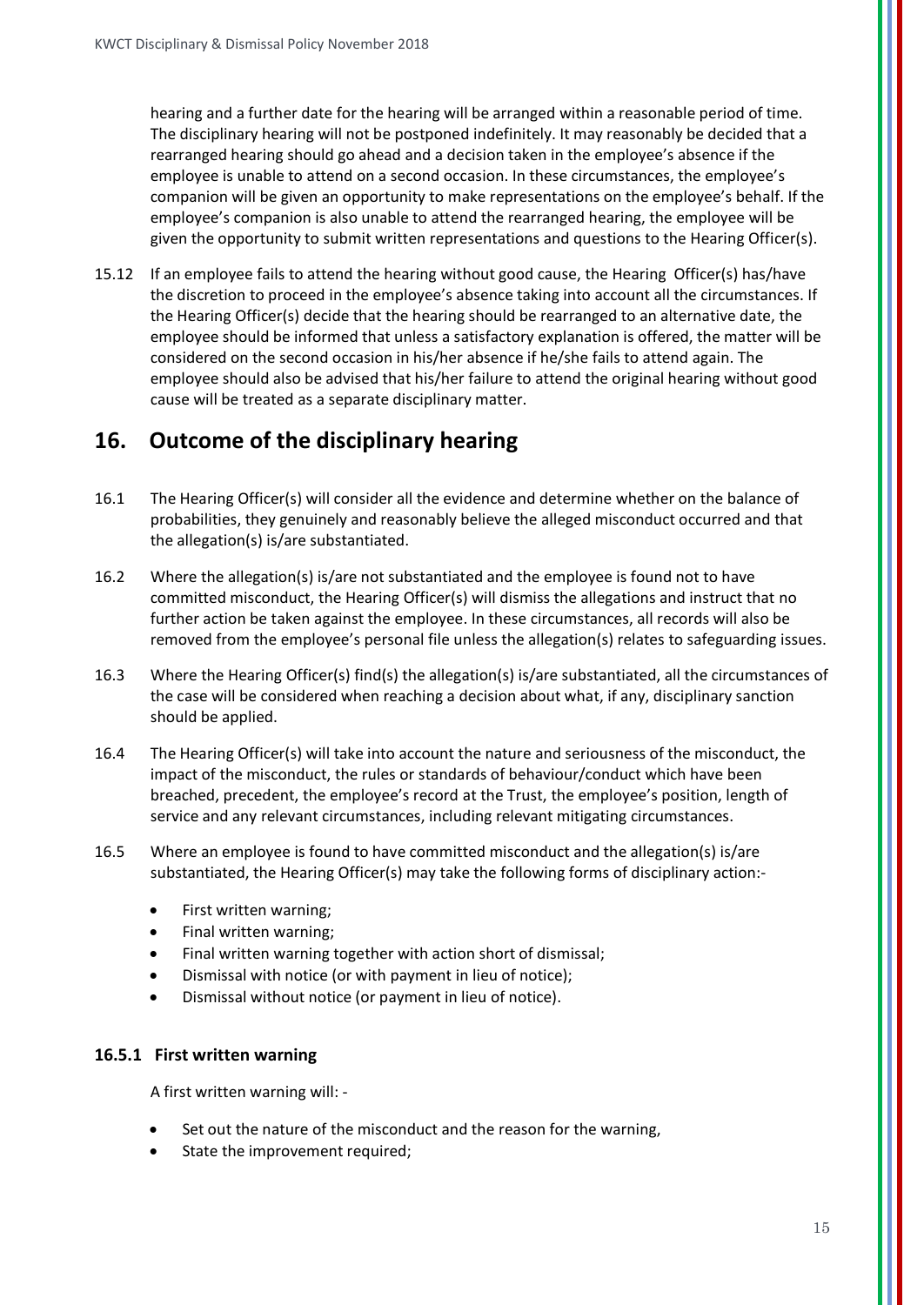- Inform the employee that failure to improve conduct or behaviour or any further allegation of misconduct could lead to more serious formal action being taken which may include dismissal; and
- Refer to the right to appeal within ten school working days of notification of the outcome of the hearing using the appeal form at Appendix C.

A copy of a first written warning will be kept on the employee's personal file. It will normally be disregarded for disciplinary purposes after twelve months.

#### **16.5.2 Final written warning**

A final written notice will: -

- Set out the nature of the misconduct and the reason for the warning;
- State the improvement required;
- State that failure to improve behaviour or conduct or a further allegation of misconduct may lead to dismissal; and
- Refer to the right to appeal within ten Trust working days of notification of the outcome of the hearing using the appeal form at Appendix C.

A final written warning will be issued where there is a failure to improve or change behaviour in the timescale set in a first written warning or where the offence is very serious but does not warrant dismissal.

A final written warning may also be issued where an allegation of gross misconduct is substantiated but there are significant mitigating factors/exceptional circumstances which the Hearing Officer(s) consider sufficient to reduce the sanction to a final written warning.

A copy of a final written warning will be kept on the employee's personal file. It will normally be disregarded for disciplinary purposes after twelve months.

#### **16.5.3 Action short of dismissal**

Where dismissal would normally be considered but there are significant mitigating circumstances or exceptional circumstances, action short of dismissal may be considered by the Hearing Officer(s) in conjunction with a final written warning as follows:-.

- A disciplinary transfer to equivalent work; or
- A disciplinary demotion to an alternative post with loss of pay

The above sanctions will only be considered in cases where the employee is willing to accept and to agree to the variation of his/her contract of employment and where equivalent work or an alternative post can be identified. There is no requirement for the Trust to create an alternative position where one does not already exist.

A disciplinary transfer is a permanent transfer, within the Trust, to a post of comparable status and seniority to that currently held by the employee and at the same level of remuneration.

The new post will be within the experience and expertise of the employee concerned. There will be no loss of remuneration.

A disciplinary demotion is a permanent transfer within the Trust to an alternative post of lower seniority and status to that currently held by the employee but within the expertise and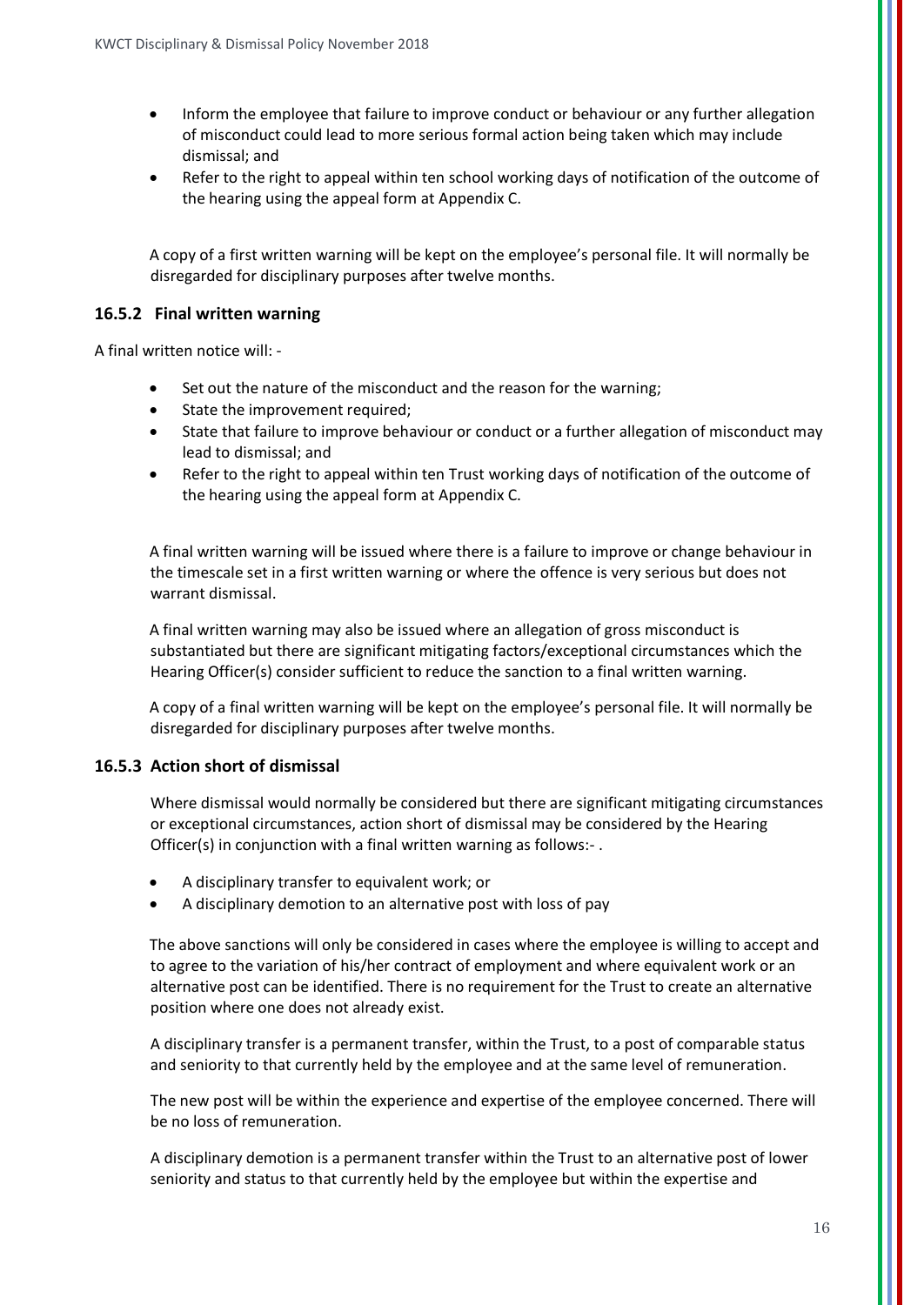experience of the employee concerned. There will be a consequent loss of remuneration. The terms and conditions of service applicable shall be those attached to the new substantive post.

#### **16.5.4 Dismissal**

Written confirmation of dismissal will include;-

- The nature of the misconduct;
- A summary of the evidence presented to the hearing officer(s) in relation to the allegation(s) against the employee;
- The conclusions and findings of the hearing officer(s) with respect to the allegation(s);
- The reason(s) for the decision to dismiss;
- Whether the dismissal is with or without notice:
- Reference to the right to appeal within ten school working days of the employee being advised in writing of the outcome of the disciplinary hearing using the appeal form at appendix c;

Employees may be dismissed where the Hearing Officer(s) has/have determined that the allegation(s) against the employee has/have been substantiated, that the substantiated allegation(s) constitute a fair reason for the employee's dismissal and that dismissal is fair and reasonable in all the circumstances.

#### **16.5.5 Dismissal with notice or with payment in lieu of notice**

This will be the outcome where the misconduct has occurred during the period of a live written warning.

This may also be the outcome in SOSR cases heard under this procedure where the Hearing Officer(s) has/have determined that there is a substantial reason to justify the dismissal of the employee concerned and that dismissal with notice or with payment in lieu of notice is fair and reasonable in all the circumstances.

#### **16.5.6 Dismissal without notice or payment in lieu of notice**

This will be the outcome where the conduct is so serious that it amounts to gross misconduct and it is appropriate to dismiss summarily, even where it is a first offence.

## **17. Referral to Statutory Regulatory Authorities**

- 17.1 Where an allegation(s) against an employee is/are substantiated it may be necessary to make a referral to the appropriate Statutory Regulatory Authority.
- 17.2 Schools are legally required to refer cases to the Disclosure and Barring Service (DBS) in cases where an employee has been dismissed on the grounds of misconduct which has harmed, or placed at risk of harm, a child or a vulnerable adult.
- 17.3 Where an employee is dismissed in the above circumstances or would have been dismissed had he/she not resigned, retired, been made redundant or transferred to a post not involving a regulated activity, and where the circumstances of the case meet the relevant thresholds, the details of the case must be referred to the DBS.
- 17.4 Teachers who are dismissed on the grounds of misconduct relating to:-
	- Unacceptable professional conduct;
	- Conduct that may bring the profession into disrepute; or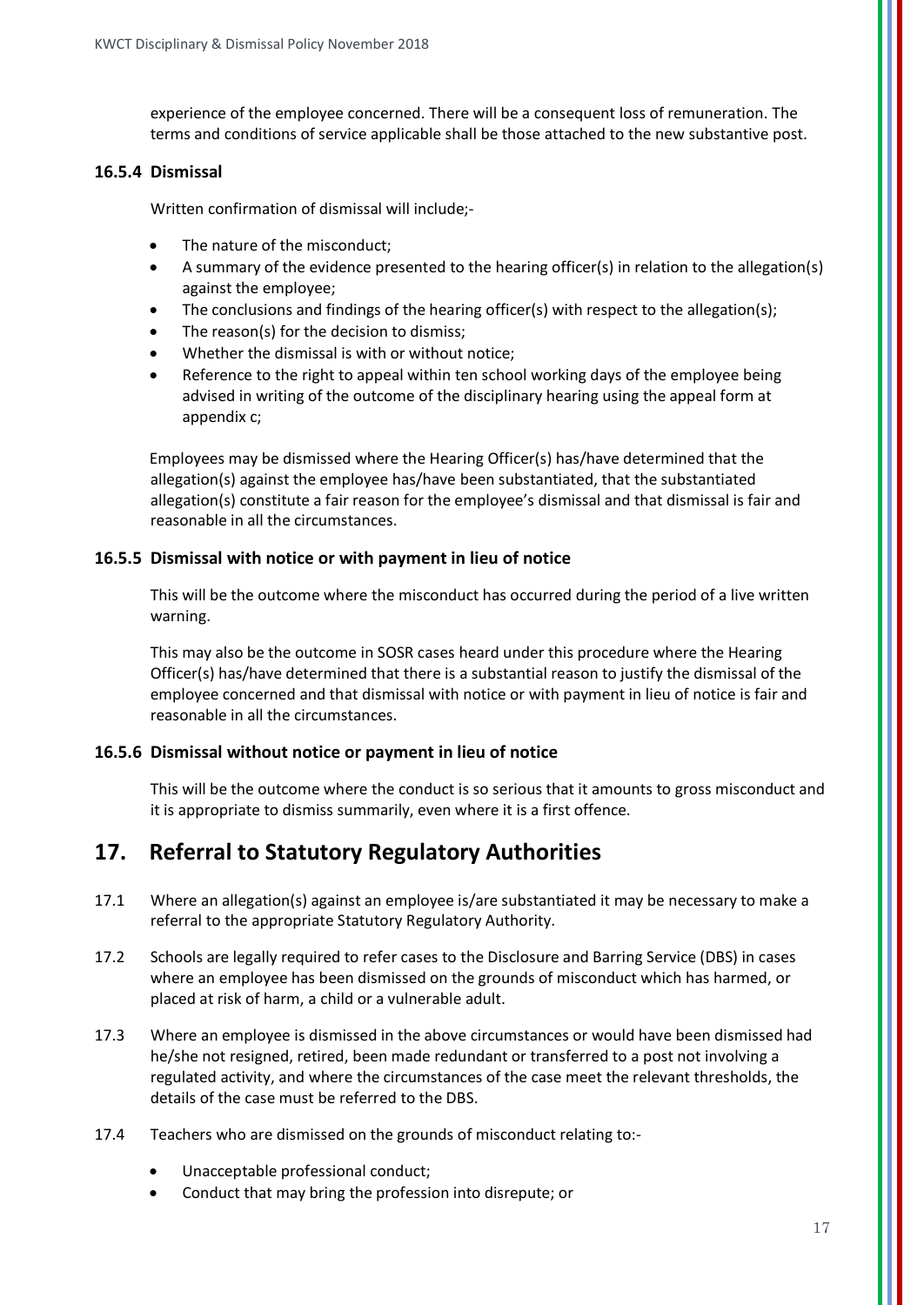• A conviction, at any time, of a relevant criminal offence;

**must** be referred to the National College for Teaching and Leadership (NCTL) which will consider whether a prohibition order is appropriate. Referral also applies where a teacher would have been dismissed (on the basis of evidence gathered in the investigation) had they not resigned, retired, or otherwise left their post.

## **18. Appeal against disciplinary sanction**

- 18.1 An employee is entitled to appeal against any formal disciplinary sanction imposed under this procedure. Appeals will be heard by the Appeals Committee.
- 18.2 The Appeals Committee may request the assistance of an HR or other professional adviser to help coordinate the appeal and to provide advice on the case to the Appeals Committee including advice on procedure. The person providing this assistance is referred to in this procedure as the Clerk/Adviser to the Appeals Committee
- 18.3 An employee who wishes to exercise his/her right of appeal must do so by completing and returning an appeal form, a copy of which is attached at Appendix C within ten school working days of being advised in writing of the outcome of the disciplinary hearing. The appeal form, outlining the grounds of appeal, should be sent to the Clerk/ Adviser to the Discipline Committee who will liaise with the Clerk/Adviser to the Appeals Committee or the chair of the Appeals Committee as appropriate.
- 18.4 Appeal hearings will be structured around the grounds of the employee's appeal and will not normally be a full re-hearing of the case. The employee should make clear on the appeal form if he/she is requesting a full rehearing of the case and should state the reasons why. The chair of the Appeals Committee will determine whether a full re-hearing is reasonable in all the circumstances or whether the appeal should be structured around the grounds of the employee's appeal. The employee will be notified of the position in writing within five school working days of the appeal being received by the Clerk/Adviser to the Discipline Committee.
- 18.5 The possible grounds of appeal are:
	- Appeal against the facts (there has been an error of judgment on a point of fact);
	- Appeal against the decision (the disciplinary sanction was too severe);
	- Appeal on procedural grounds (the disciplinary procedure has not been applied properly);
	- New information is available (new evidence has come to light which was not available at the original disciplinary hearing).
- 18.6 Appeals will heard without unreasonable delay and not normally later than six school working weeks from the date the appeal form is received by the Clerk/Adviser to the Discipline Committee.
- 18.7 The Clerk/Adviser to the Appeals Committee will write to the employee at least ten school working days before the appeal hearing providing details of:-
	- The date, time and location of the appeal hearing;
	- The names of the Appeals Committee members;
	- The name of the chair of the Appeals Committee;
	- The employee's right to be accompanied by a companion.
- 18.8 At least five school working days prior to the appeal hearing, both parties must provide to the Clerk/Adviser to the Appeals Committee copies of any reports, written submissions or other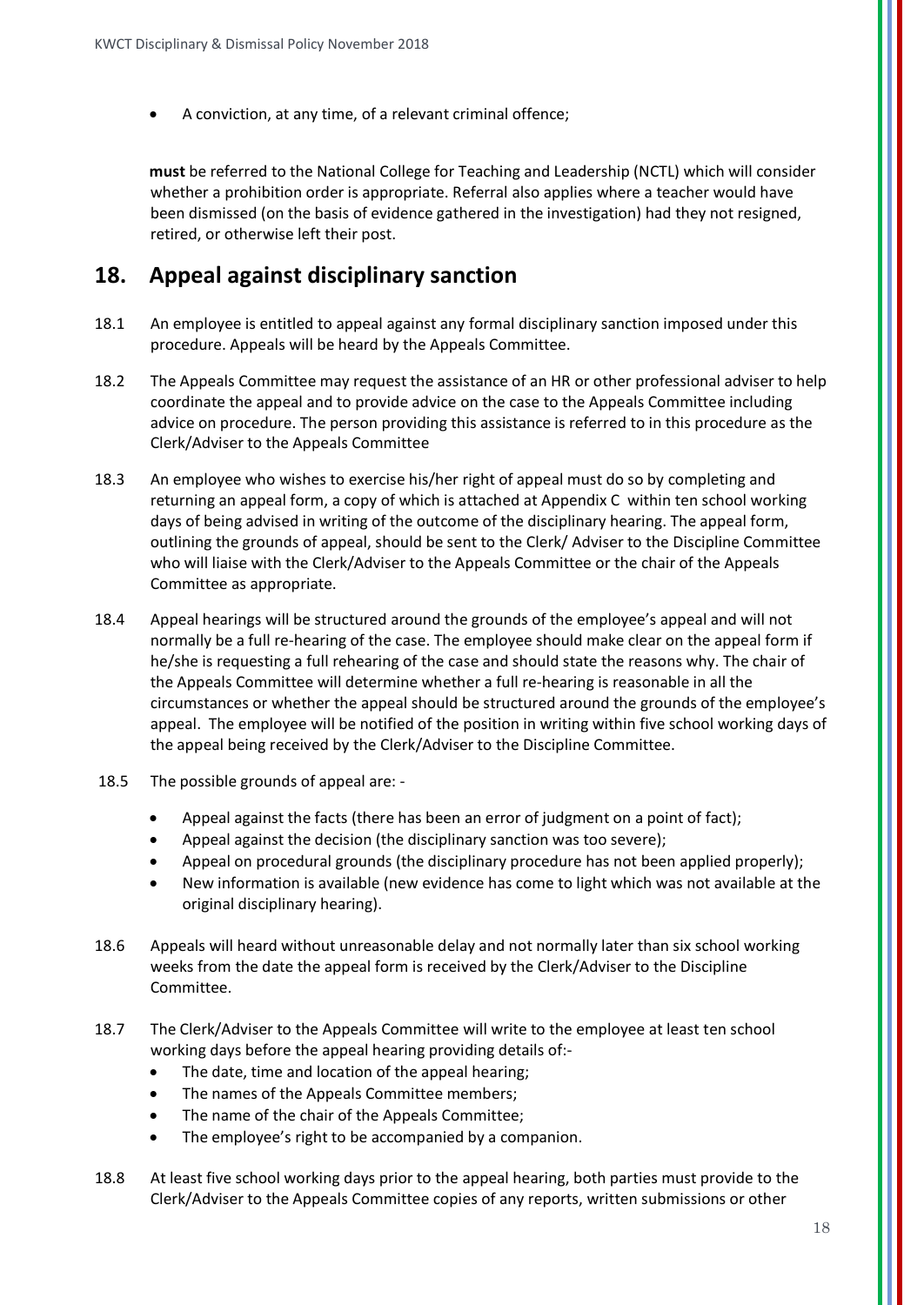supporting documentation or evidence they wish to rely upon at the appeal hearing. No "new" documents may be presented by either party at the appeal hearing.

- 18.9 At least five school working days before the appeal hearing, both parties must provide to the Clerk/Adviser to the Appeals Committee a list of any witnesses to be called at the appeal hearing. No "new" witnesses may be called at the appeal hearing.
- 18.10 The employee will present his/her appeal case and may be accompanied by his/her companion. The employee will only present evidence which is directly relevant to the specified grounds of appeal and may only call witnesses who are relevant to his/her grounds of appeal. The procedure to be adopted in appeal hearings is set out at Appendix D.
- 18.11 The response on behalf of the Trust at the appeal hearing will normally be presented by the person responsible for deciding the outcome of the disciplinary case which is the subject of the appeal. This will normally be the Executive Headteacher or the chair of the Discipline Committee. For the purposes of this procedure, he/she will be referred to as the Management Representative. The Management Representative may be supported/assisted by the HR or other professional adviser who advised the Investigating Officer at the disciplinary hearing. The Investigating Officer may be called as a witness.
- 18.12 In cases where the appeal is a full re-hearing of the case, the Trust's case will be presented by the Investigating Officer who may be supported/assisted by the HR or other professional adviser who provided support in relation to the disciplinary hearing. The Executive Headteacher or the chair of the Discipline Committee (as appropriate) may be called as a witness. Where the appeal hearing is a full rehearing of the employee's case, the procedure to be adopted is as set out in Appendix B.
- 18.13 The Appeals Committee will review the original disciplinary decision taking into account the employee's grounds of appeal and the case presented by the Management Representative. The decision of the Appeals Committee will be one of the following:-
	- Appeal upheld (original decision overturned);
	- Appeal not upheld (original decision confirmed);
	- A lesser disciplinary sanction imposed.

An appeal must not result in an increase in the original disciplinary sanction.

- 18.14 The decision of the Appeals Committee will be confirmed to the employee in writing normally within five school working days of the date of the appeal hearing.
- 18.15 If a decision to dismiss the employee is overturned by the Appeals Committee, the employee will be reinstated (or reengaged) immediately and his/her pay will be backdated to the date it was stopped.
- 18.16 The decision of the Appeals Committee is final. There is no further right of appeal.

## **19. Keeping written records**

- 19.1 It is important and in the interests of the Trust and the employee that records are kept at all stages of the formal investigation and disciplinary process. It is not necessary to take verbatim notes but written records should accurately reflect what has been said.
- 19.2 Copies of notes made by or on behalf of the Trust at investigation meetings and at hearings should be provided to the employee as soon as possible after the relevant investigation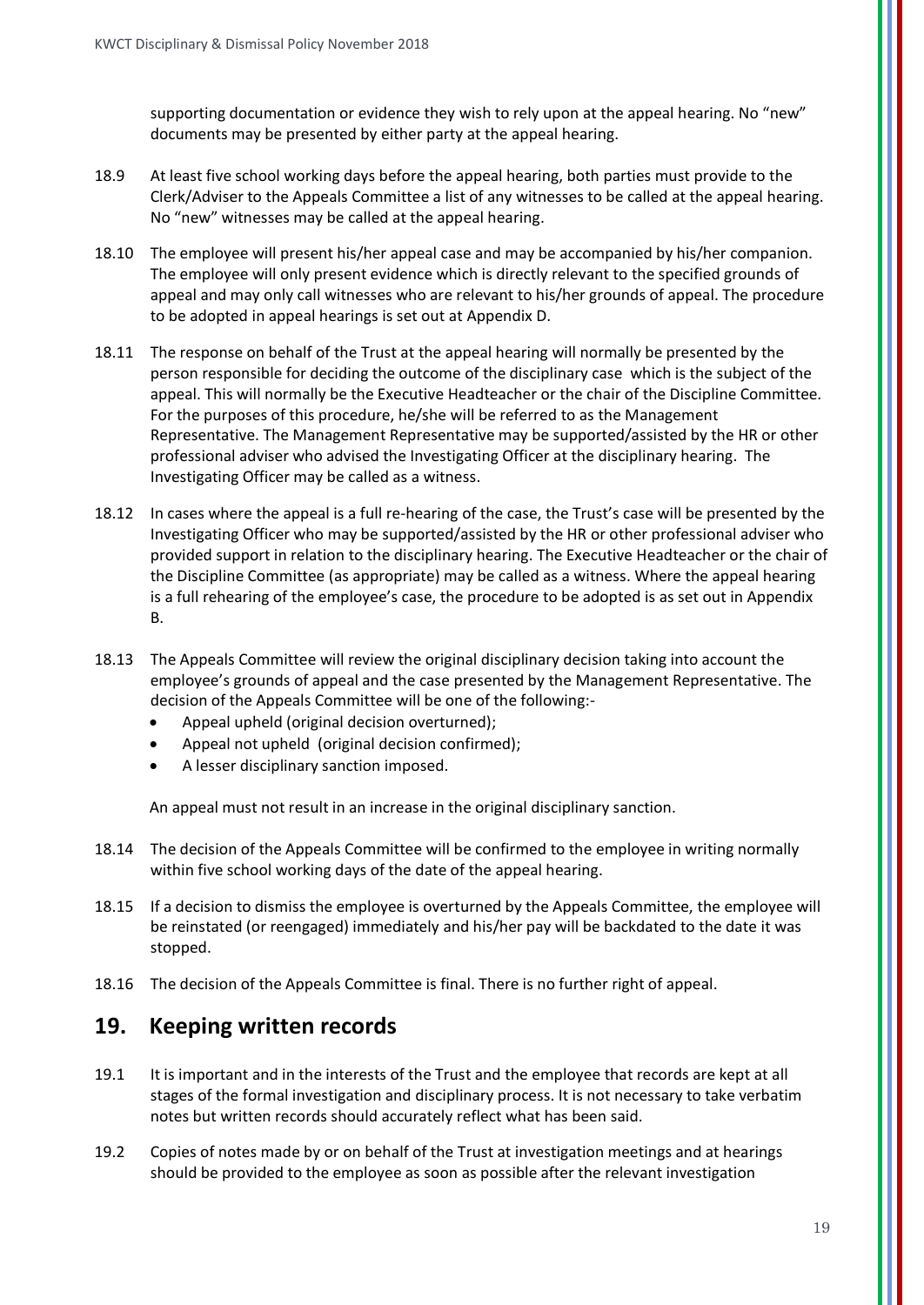meeting/hearing. In certain circumstances, it may be necessary for some information to be withheld, for example if this is necessary to protect a witness.

19.3 No-one may record an investigation meeting or hearing under this procedure unless the prior agreement of all parties has been obtained. It may be appropriate for the Clerk/ Adviser to the relevant Trust Board committee to record the disciplinary or appeal hearing in order to assist with the production of minutes of a hearing and in these circumstances, provided permission has been given by all parties, the recording will be destroyed once the minutes have been completed.

| Date                                                   | <i><u><b>Issue</b></u></i> | Date approved by Trustees                               | Review date |  |
|--------------------------------------------------------|----------------------------|---------------------------------------------------------|-------------|--|
| June 2015                                              | June 2015                  |                                                         | June 2018   |  |
| May 2017                                               | May 2017                   | Updated following reissue of<br>policy by One Education | June 2022   |  |
| November 2018                                          | November 2018              | 17.12.18                                                | Autumn 2023 |  |
| Clause regarding SOSR dismissal without notice updated |                            |                                                         |             |  |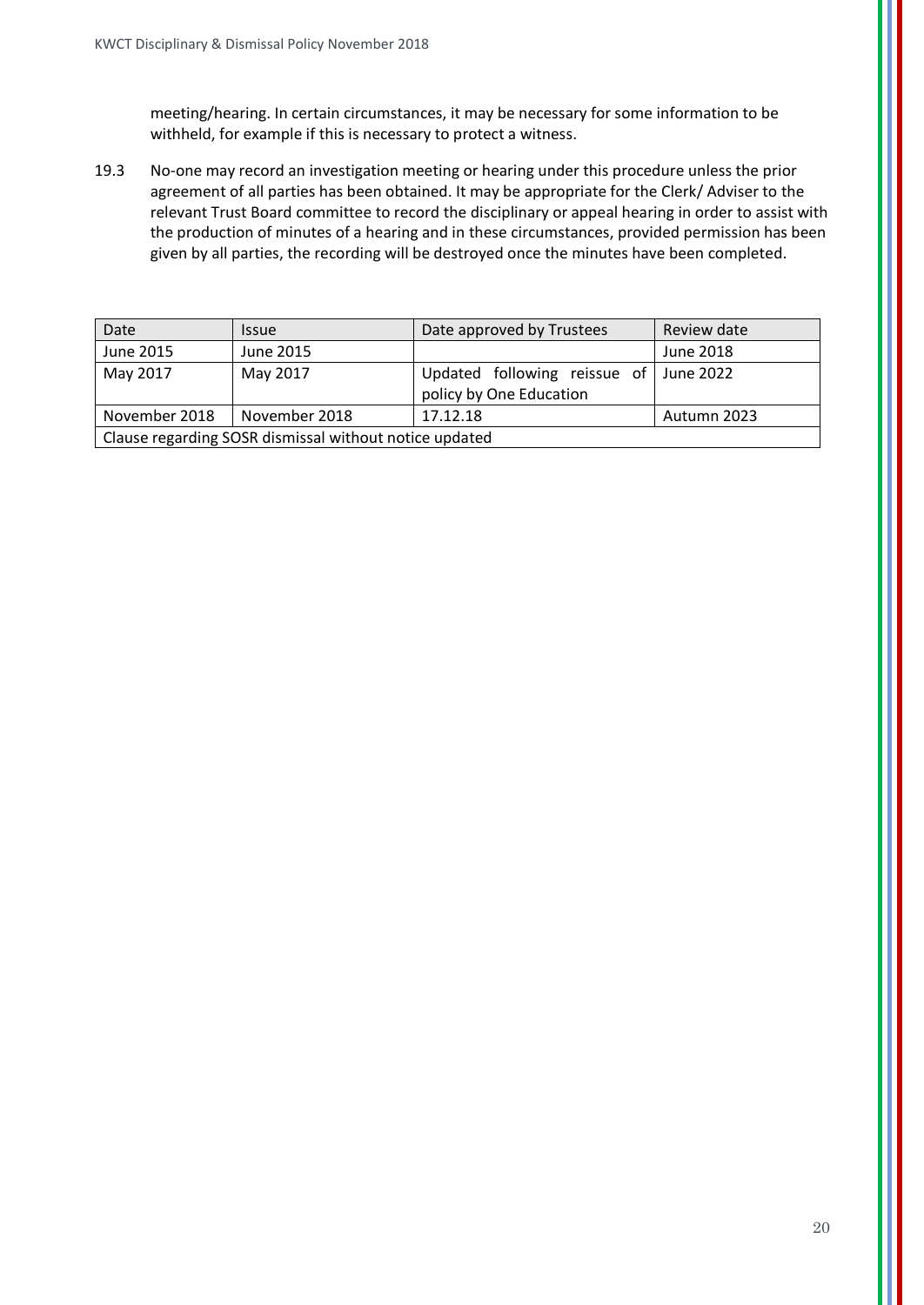#### **APPENDIX A**

#### **Disciplinary Rules**

Employees need to be aware of the standards required from them in the course of their normal day to day duties and the possible consequences of any failure to adhere to maintain these standards. Listed below are examples of the types of conduct/behaviour which could result in disciplinary action being taken by the Trust.

**Misconduct** may be of a minor or of a serious nature and may result in a first or final written warning being issued to the employee. Cumulative or repeated acts of misconduct may lead to dismissal with notice or with payment in lieu of notice.

**Gross Misconduct** is very serious misconduct. An allegation of gross misconduct may lead to suspension, pending an investigation and where the allegation is substantiated, to summary dismissal (i.e. dismissal without notice or payment in lieu).

There may be situations where misconduct which would normally be regarded as gross misconduct and which would normally lead to summary dismissal, may warrant less serious action. Similarly, there may be situations in which misconduct which would not normally lead to summary dismissal warrants such action given the particular circumstances. The following examples are therefore for guidance only. The Trust will exercise its discretion in categorising breaches of discipline having regard to all the circumstances of the particular case. Advice should always be taken from the Trust's HR or other professional adviser in relation to categorising breaches of discipline.

#### **Misconduct**

Examples of misconduct where a form of warning may be issued, or where cumulative or repeated acts could lead to dismissal are as follows:

Attendance and time-keeping

- Continuing failure to comply with attendance and time-keeping requirements,
- Continuing failure to follow procedures for booking and returning from leave,
- Absenteeism and unauthorised absence from the workplace.

Behaviour

- Refusal or failure to follow a legitimate management instruction,
- Insubordination,
- Failure to comply with policies and procedures,
- Abuse of the policies and procedures,
- Conduct which could bring the Trust into disrepute,
- Negligence in the performance of duties,
- Misuse of facilities.

General

- Neglect of health e.g. Committing an act or adopting conduct which may impede recovery and return to work whilst absent from work due to sickness,
- Engaging in paid employment outside the hours contracted to work without the express permission of the Trust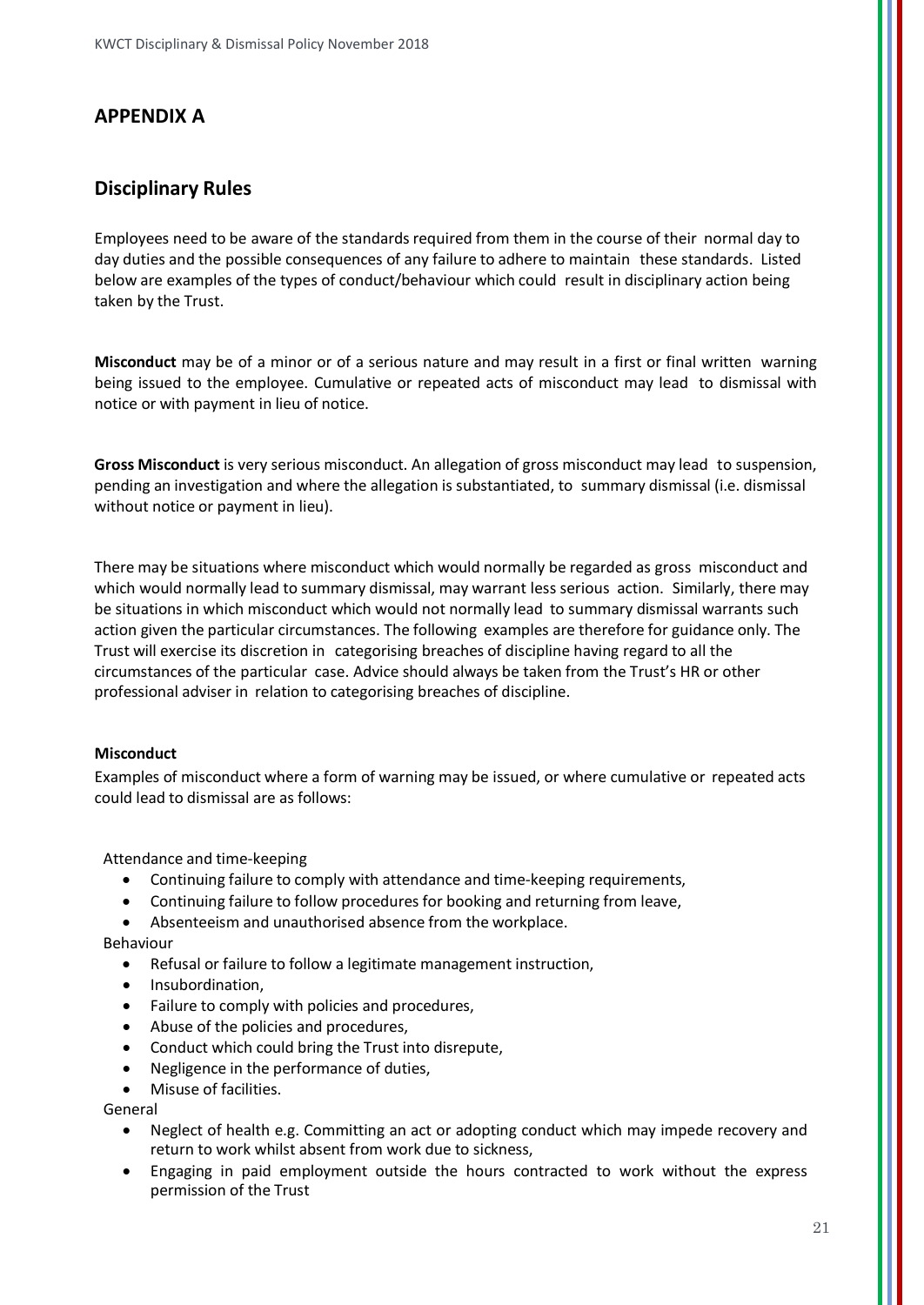- Conduct outside of the Trust which impacts on the employee's employment with the Trust
- Any other act of misconduct of a similar gravity

#### **Gross misconduct**

Examples of misconduct which may be regarded as gross misconduct are:

- Unauthorised removal of Trust property,
- Stealing from the Trust, its trustees, pupils, employees, parents contractors or members of the public and other offences of dishonesty,
- Fraudulent practices,
- Sexual offences (including serious misuse of the internet),
- Any act of discrimination, harassment or victimisation on the grounds of any of the protected characteristics in the Equality Act 2010,
- Violent or threatening behaviour or verbal abuse towards other people (including members of staff, pupils, parents, contractors members of the public and trustees) whether on or off Trust premises and including at any Trust related event,
- Fighting/physical assault upon another employee or person,
- Any behaviour which has or may have harmed a child,
- Any behaviour which involves a criminal offence against a child,
- Any behaviour which indicates that the employee is unsuitable to work with children,
- Abuse of trust in relation to pupils within the Trust,
- Establishing inappropriate relationships with children or young people, including through social networking sites,
- Making any sexual or other inappropriate contact with any pupil at the Trust whatever the age of the pupil,
- Other offences which seriously threaten the security of the pupils, members of the public, employees or property of the Trust or which seriously damage public confidence in the Trust,
- Wilful refusal to carry out reasonable and lawful management instructions
- Serious breaches of confidentiality.
- Falsification of Trust records or reports,
- Falsification of pupil's records or reports,
- Falsification of time sheets or subsistence and expenses claims,
- Falsification of sickness self-certification forms,
- Deliberate misuse of data protection information and/or deliberate interference with computerised information,
- Falsification of qualifications which are a stated requirement of employment,
- Malicious damage to or abuse of property belonging to the Trust, its pupil, members of staff, governors, parents, contractors or members of the public,
- Serious breaches of health and safety legislation and/or the Trust's health and safety policy,
- Serious drug/alcohol related offences,
- Smoking on the Trust premises.
- Serious breaches of the Trust's policy on use/misuse of the internet/data/ social media,
- Using social media to post derogatory or offensive comments about the Trust, work colleagues or third parties with whom the Trust has an operational relationship,
- Serious breaches of the Trust's code of conduct.
- Failure to disclose any relevant criminal offences prior to employment and any criminal convictions which occur during employment,
- Gross negligence,
- Gross insubordination,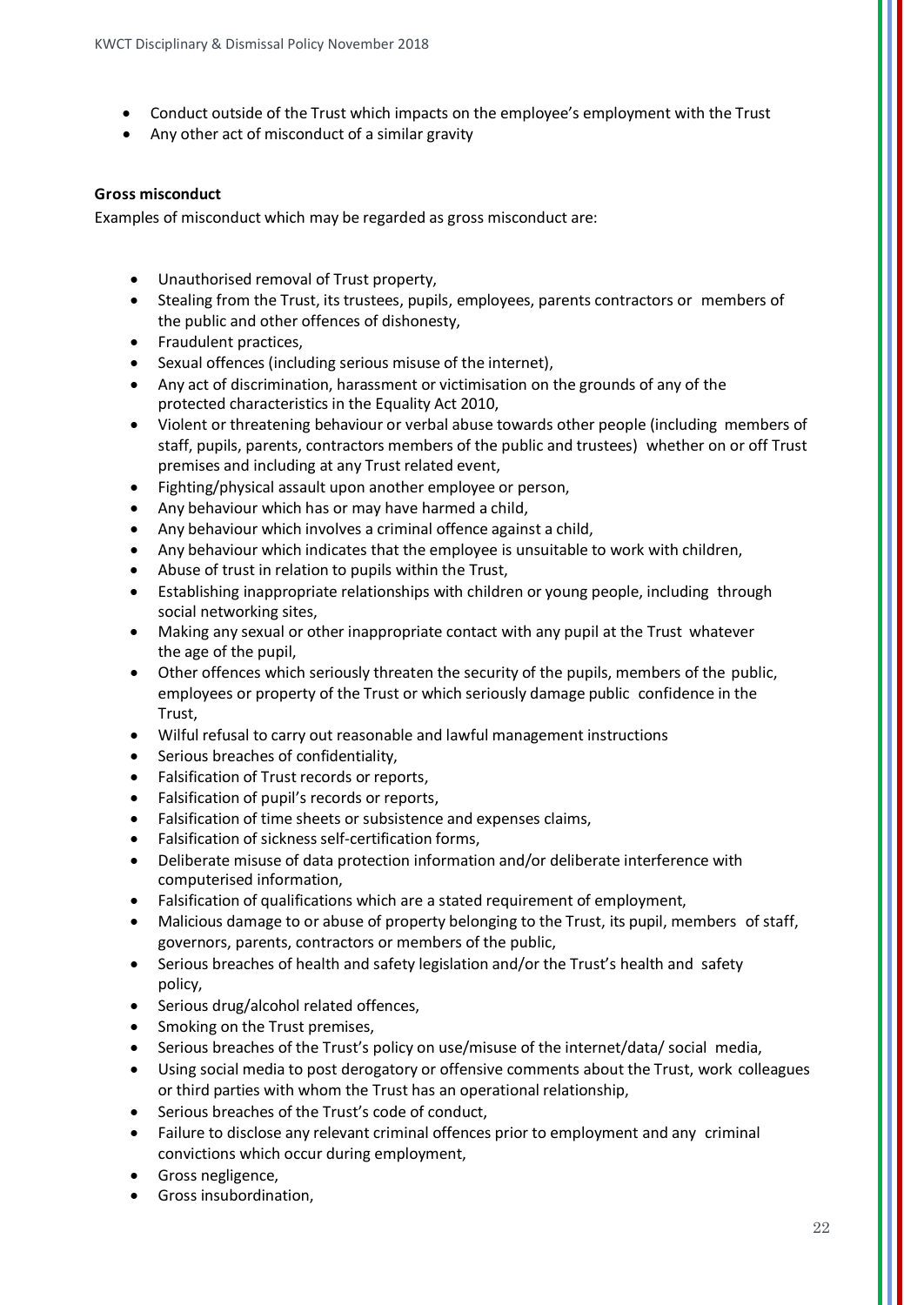- Covertly recording hearings or meetings or colleagues,
- Any other act of misconduct of a similar gravity.

The above lists are neither exclusive nor exhaustive and there may be actions which do not appear above but may nevertheless become the subject of disciplinary action. It is impossible to list every type of action which could result in disciplinary action being taken. The above lists are to give employees an understanding of the type of act which could result in disciplinary action and of the consequences of such acts.

In determining the seriousness of the misconduct, particular regard will be given to the circumstances of the individual case. Factors which can influence a decision as to the seriousness of the offence may include;

- The type, degree and frequency of the misconduct,
- The consequences arising from the misconduct, and
- The level of responsibility of the employee concerned.

Careful consideration will be given to the above factors in each case. As indicated in this procedure, what is regarded as misconduct in some cases may, in others and depending on the circumstances, be regarded as gross misconduct. Schools should take advice from their HR or other professional adviser in relation to whether a breach of discipline should be categorised as misconduct or gross misconduct.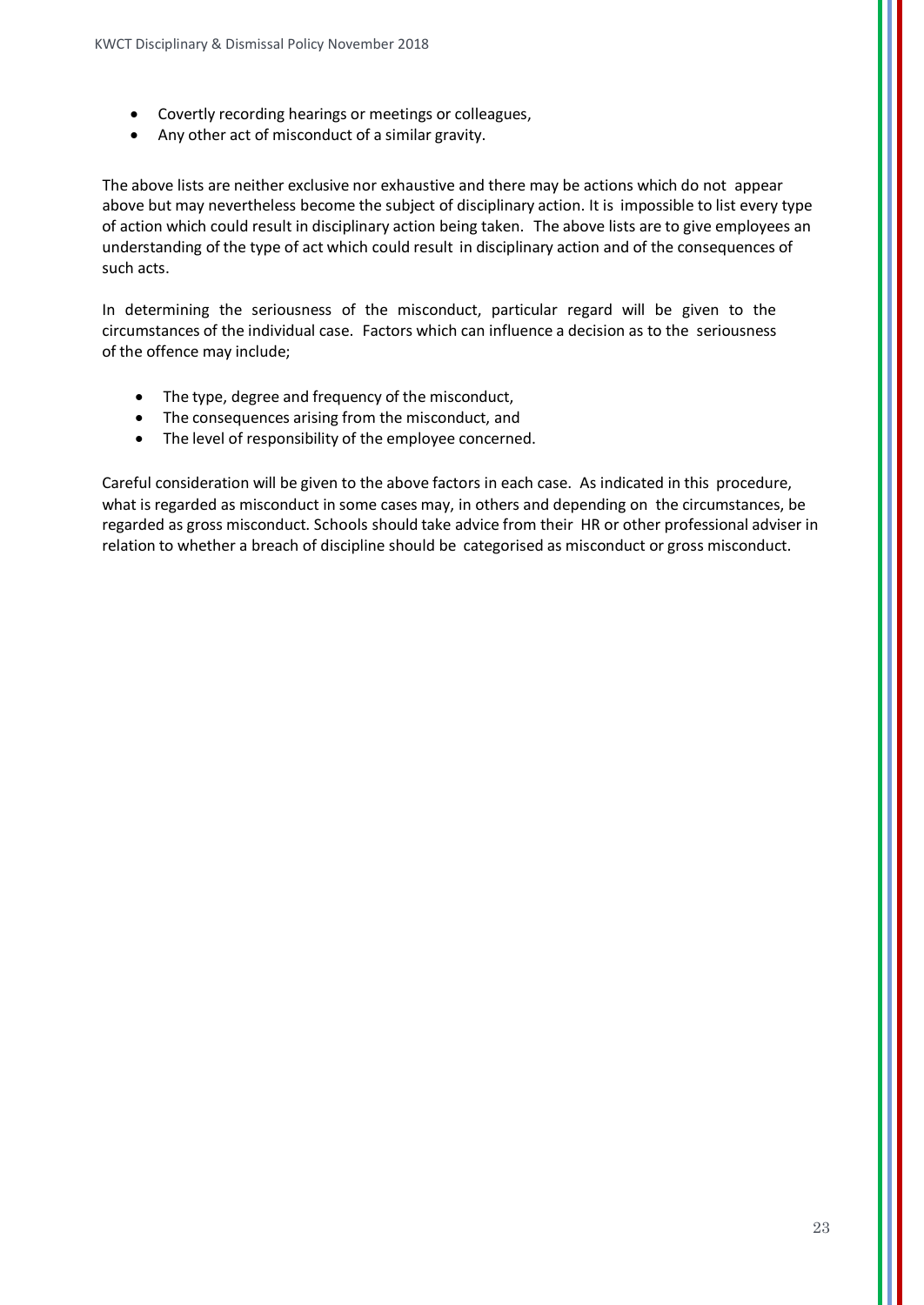#### **APPENDIX B**

#### **Conduct of Disciplinary Hearings**

- 1. The Hearing Officer/Chair of the Discipline and Dismissal Committee or the Clerk/Adviser will introduce all the parties present.
- 2. The Trust's case will be presented by the Investigating Officer/HR adviser in the presence of the employee and his/her companion. The Investigating Officer/HR adviser will call any witnesses on behalf of the Trust.
- 3. The employee and/or his/her companion will have the opportunity to ask questions of the Investigating Officer/HR adviser and witnesses
- 4. The Hearing Officer(s) will have the opportunity to ask questions of the Investigating Officer/HR Adviser and witnesses.
- 5. The witnesses called on behalf of the Trust will leave the hearing when they have given their evidence and answered all questions.
- 6. The employee and/or his/her companion will put his/her case in the presence of the Investigating Officer/HR Adviser. The employee and/or his/her companion will call any witnesses in support of the employee's case.
- 7. The Investigating Officer/HR Adviser will have the opportunity to ask questions of the employee and his/her witnesses.
- 8. The Hearing Officer(s) will have the opportunity to ask questions of the employee his/her witnesses.
- 9. The witnesses called by the employee will leave the hearing when they have given their evidence and answered all questions.
- 10. The Investigating Officer/HR Adviser will have the opportunity to sum up the Trust's case. The employee and/or his/her companion will also have the opportunity to sum up the employee's case. The summing up will be without interruption.
- 11. Both parties and their representatives will withdraw.
- 12. The Hearing Officer(s) supported by the Clerk/Adviser will deliberate in private. The parties may be recalled to clarify points of uncertainty on procedure or on evidence already given. If recall is necessary, both parties will return notwithstanding the fact that the point of clarification/procedure is only relevant to one party.
- 13. If the Hearing Officer(s) is/are able to reach a decision within a reasonable time, both parties and representatives will be recalled and the Hearing Officer(s) or the Clerk/Adviser acting on behalf of the Hearing Officer(s) will inform the parties of the decision, the disciplinary action to be taken (if any), and the employee's right of appeal (if appropriate) The hearing will end at this point.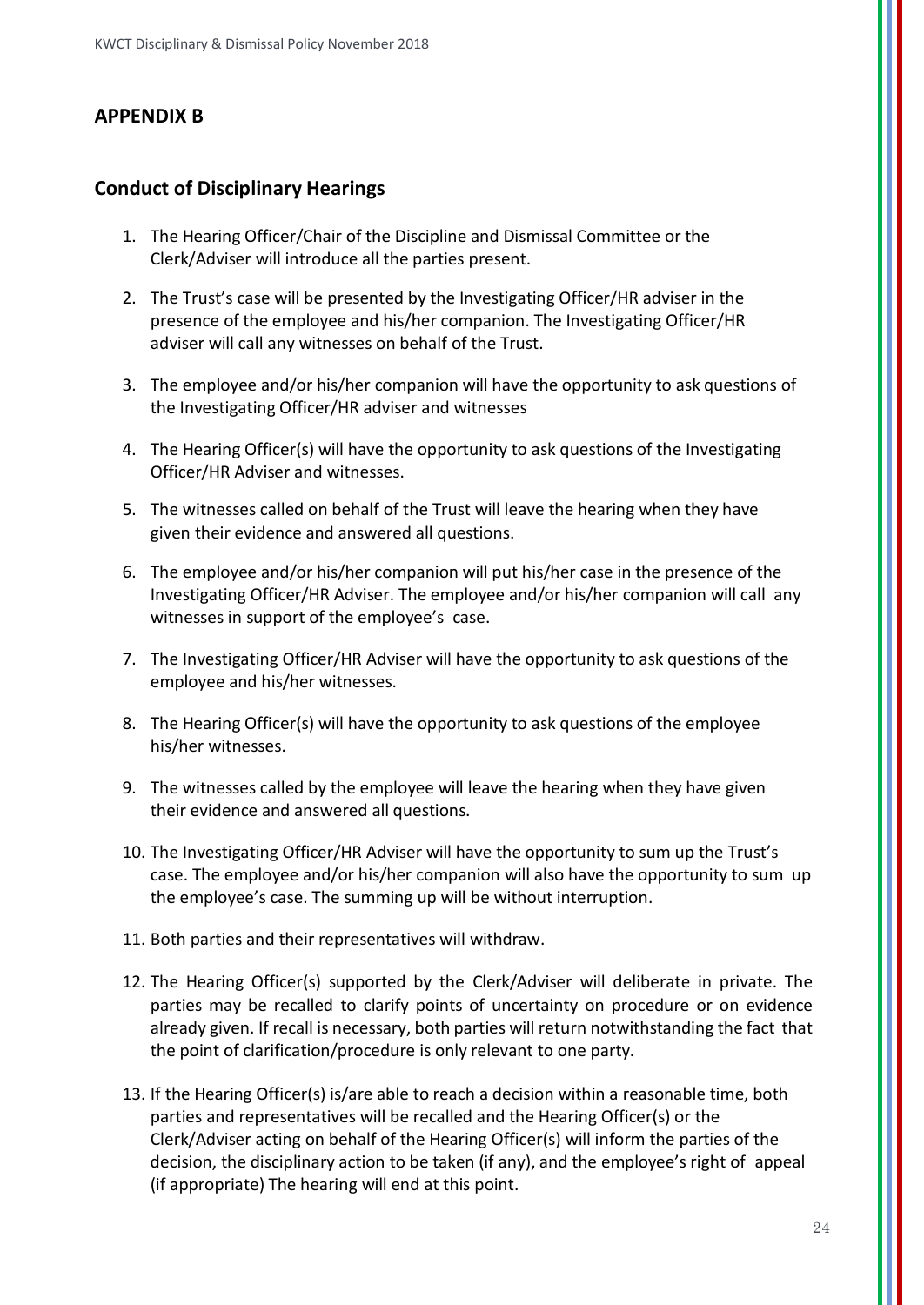14. If the Hearing Officer(s) is/are not able to reach a decision within a reasonable time, the parties will be recalled and advised of that fact and the hearing will be closed. The decision will be notified to the employee and/or his/her companion within five Trust working days of the hearing.

#### **Important Notes**

- The Hearing Officer(s) may adjourn the hearing at any stage if this appears necessary or desirable. If adjourning is for the purpose of enabling further information to be obtained, the Hearing Officer(s) will specify the nature of the information required and any adjournment should normally be for a stated period.
- The Hearing Officer(s) will have discretion as to the admissibility of any evidence/witness.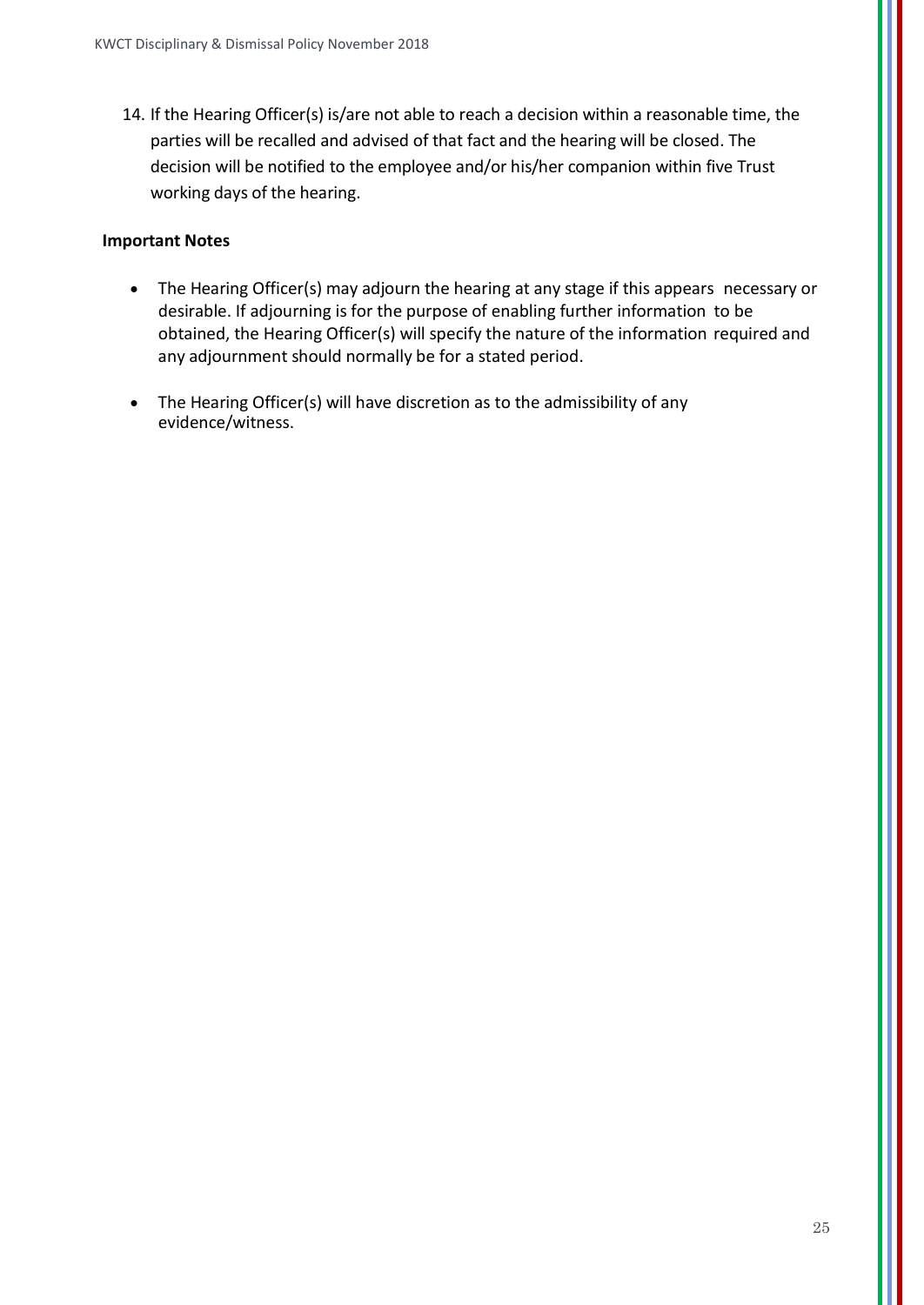# **APPENDIX C**

#### **APPEAL AGAINST DISCIPLINARY ACTION**

Please complete this form in full if you have been disciplined and wish to appeal against this decision. You may complete it personally or with your permission, your representative may complete it on your behalf.

Please return this form, together with any supporting documents to the Clerk/Adviser to the Hearing Officer/Discipline and Dismissal Committee **within 10 Trust working days** of being advised in writing of the outcome of the disciplinary hearing.

You must clearly state why you wish to appeal and specify why you disagree with the disciplinary decision. Please indicate below the grounds for your appeal:

- a) Appeal against the facts
- b) Appeal against the decision
- c) Appeal on procedural grounds
- d) New information is available

In all cases, you must give full details of your reasons on Page 2 of this document. If you are appealing on the grounds that new information is available, you should also explain why this information has only just become available.

**Appeal cases will normally be structured around the grounds of your appeal. Please confirm by indicating in the box below your agreement to the appeal being structured around the issues raised in your grounds of appeal.**

If you wish to apply for a full rehearing of your case please give full reasons for your request. Your request will be considered by the chair of the Appeals Committee and you will be notified of the outcome within five working days following receipt of your appeal**.**

- a) I wish my appeal to be structured around the grounds of my appeal
- b) I wish to apply for a full rehearing of my case

**My reasons for applying for a full rehearing of my case are as follows:-**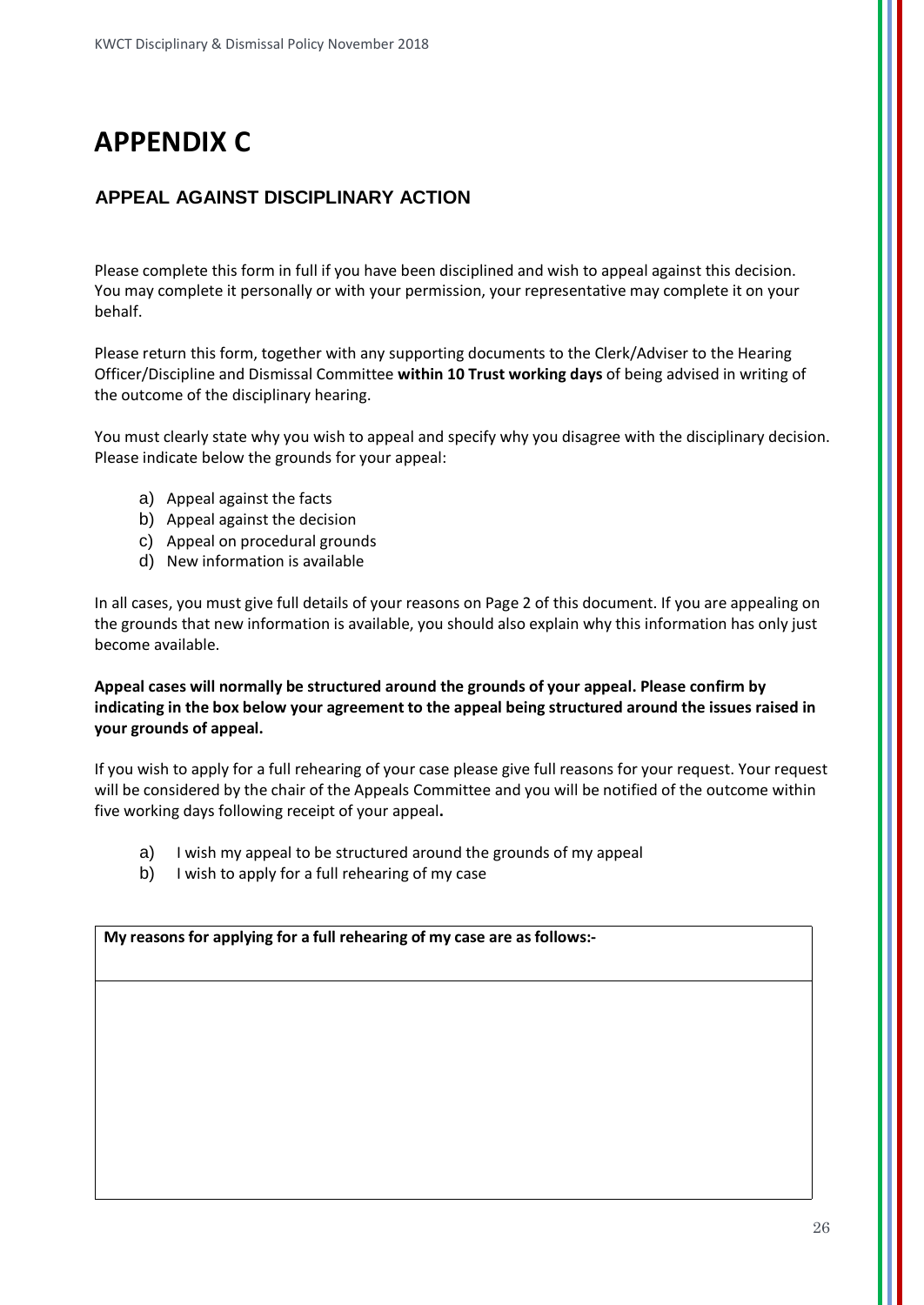| Employee Name                                             |                |  |
|-----------------------------------------------------------|----------------|--|
| Address                                                   |                |  |
|                                                           |                |  |
|                                                           |                |  |
|                                                           |                |  |
|                                                           |                |  |
|                                                           |                |  |
|                                                           |                |  |
| Job Title                                                 |                |  |
| <b>Trust</b>                                              |                |  |
| Telephone Number                                          |                |  |
| Name/Address of                                           | Name           |  |
| Representative                                            | <b>Address</b> |  |
|                                                           |                |  |
|                                                           |                |  |
|                                                           |                |  |
|                                                           |                |  |
| Contact Tel No                                            |                |  |
| State whose decision you are                              |                |  |
| appealing and the date of the                             |                |  |
| disciplinary hearing                                      |                |  |
|                                                           |                |  |
|                                                           |                |  |
| Nature of Decision (e.g.                                  |                |  |
| written warning, dismissal                                |                |  |
| etc.                                                      |                |  |
|                                                           |                |  |
|                                                           |                |  |
| What was the effective date of the disciplinary sanction? |                |  |

I wish to appeal against the disciplinary decision because …

*Please continue on a separate sheet if more space is needed.*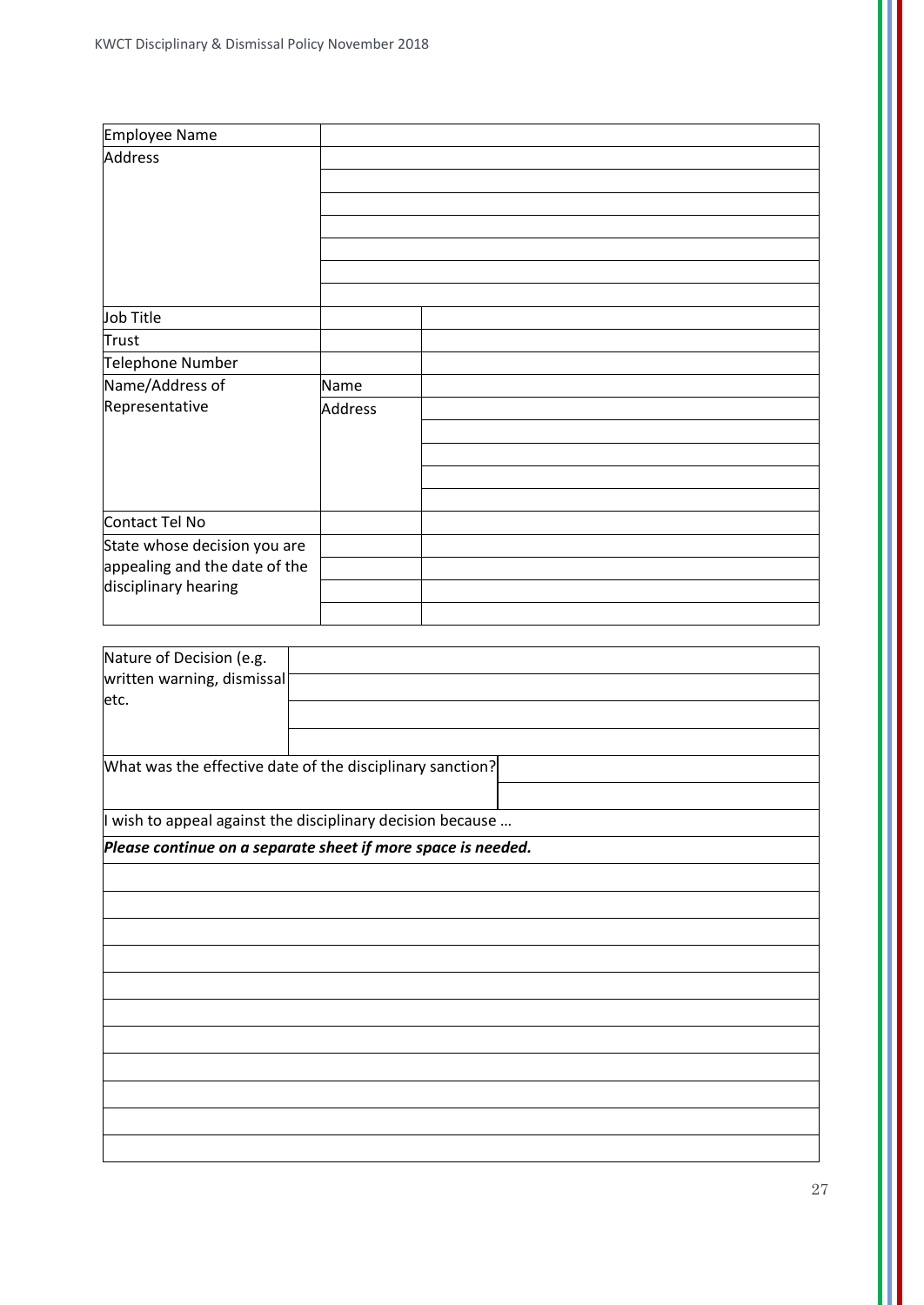|                | Please provide the full names of any witnesses you wish to call |
|----------------|-----------------------------------------------------------------|
| Name 1.        |                                                                 |
| Contact number |                                                                 |
| Address        |                                                                 |
|                |                                                                 |
|                |                                                                 |
|                |                                                                 |
|                |                                                                 |
| Name 2.        |                                                                 |
| Contact number |                                                                 |
| Address        |                                                                 |
|                |                                                                 |
|                |                                                                 |
|                |                                                                 |
|                |                                                                 |
|                |                                                                 |
| Name 3.        |                                                                 |
| Contact number |                                                                 |
| Address        |                                                                 |
|                |                                                                 |
|                |                                                                 |
|                |                                                                 |
|                |                                                                 |
|                |                                                                 |
| Name 4.        |                                                                 |
| Contact number |                                                                 |
| Address        |                                                                 |
|                |                                                                 |
|                |                                                                 |
|                |                                                                 |
|                |                                                                 |
|                |                                                                 |

If this form has been completed on behalf of the employee he/she must read it and/or have it read to him/her before he/she signs it.

| Signature of Employee:       |  |
|------------------------------|--|
| Signature of Representative: |  |
| Date:                        |  |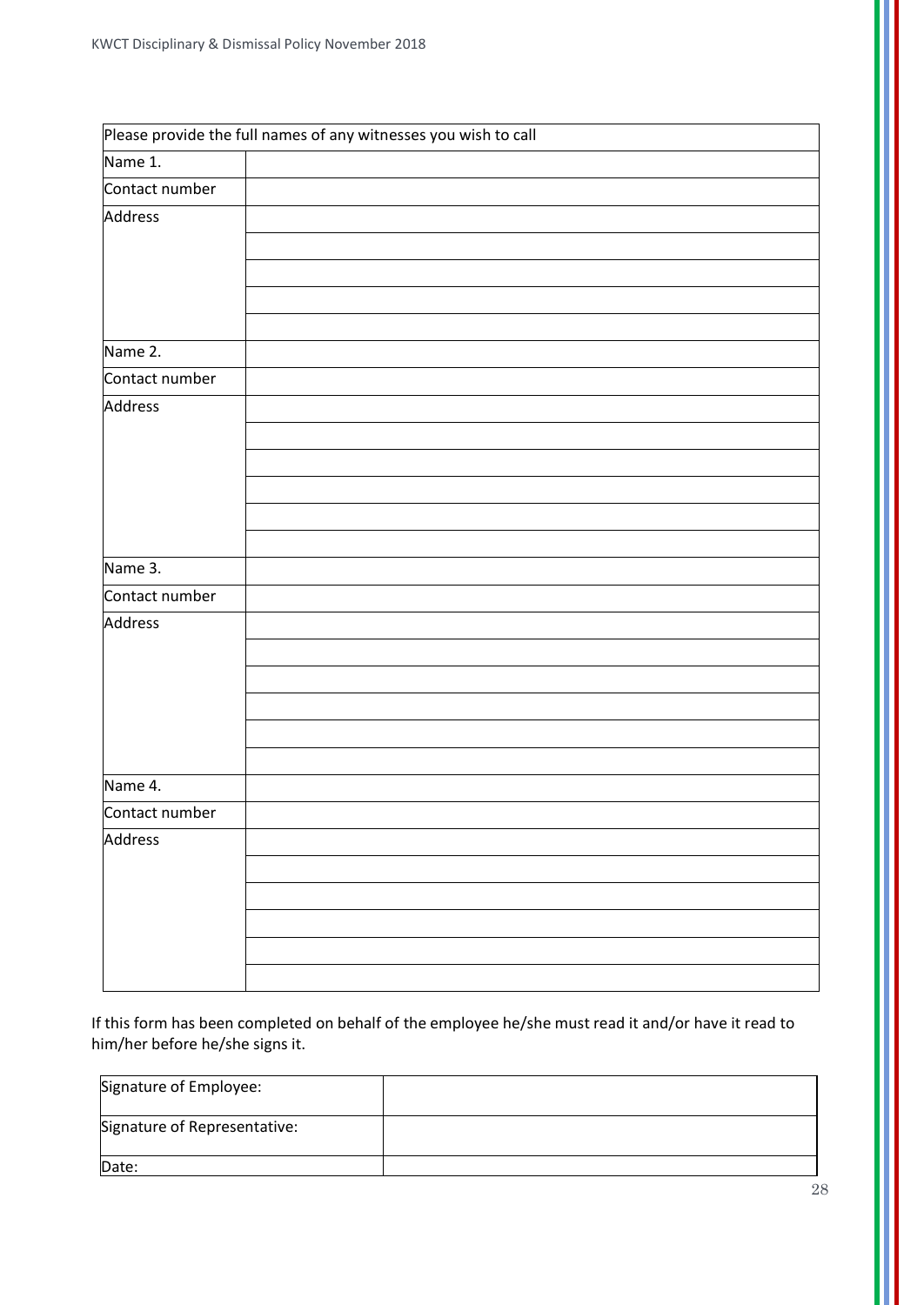## **APPENDIX D**

#### **Conduct of Appeal Hearings**

- 1. The Chair of the Appeals Committee or the Clerk/Adviser to the Appeals Committee will introduce all the parties present.
- 2. The employee and/or his/her companion will put the employee's case in the presence of the Management Representative/HR Adviser. The employee and/or his/her companion will call any witnesses.
- 3. The Management Representative/HR Adviser will have the opportunity to ask questions of the employee and his/her witnesses.
- 4. The Appeals Committee will have the opportunity to ask questions of the employee and his/her witnesses.
- 5. The witnesses called by the employee will leave the hearing when they have given their evidence and answered all questions.
- 6. The Management Representative/HR adviser will present the Trust's case in the presence of the employee and his/her companion. The Management Representative//HR adviser will call any witnesses.
- 7. The employee and/or his/her companion will have the opportunity to ask questions of the Management Representative/HR adviser and witnesses on the evidence given.
- 8. The Appeals Committee will have the opportunity to ask questions of the Management Representative/HR Adviser and witnesses.
- 9. The witnesses called on behalf off the Trust will leave the hearing when they have given their evidence and answered all questions.
- 10. The employee and/or his/her companion will have the opportunity to sum up the employee's case. The Management Representative/HR Adviser will have the opportunity to sum up the Trust's case. The summing up will be without interruption.
- 11. The parties and their representatives will withdraw.
- 12. The Appeals Committee, supported by the Clerk/Adviser will deliberate in private. The parties may be recalled to clarify points of uncertainty on procedure or on evidence already given. If recall is necessary, both parties will return notwithstanding the fact that the point of clarification/procedure is only relevant to one party.
- 13. If the Appeals Committee is able to reach a decision within a reasonable time, both parties and representatives will be recalled and the chair of the Appeals Committee or the Clerk/Adviser to the Appeals Committee will inform the parties of the decision, which may be to uphold the appeal, disallow the appeal or to impose a lesser disciplinary sanction. The employee will be advised (if appropriate) that there is no further right of appeal. The hearing will end at this point.
- 14. If the Appeals Committee is not able to reach a decision within a reasonable time, the parties will be recalled and advised of that fact and the appeal hearing will be closed. The decision will be notified to the employee and/or his/her companion within five Trust working days of the appeal hearing.